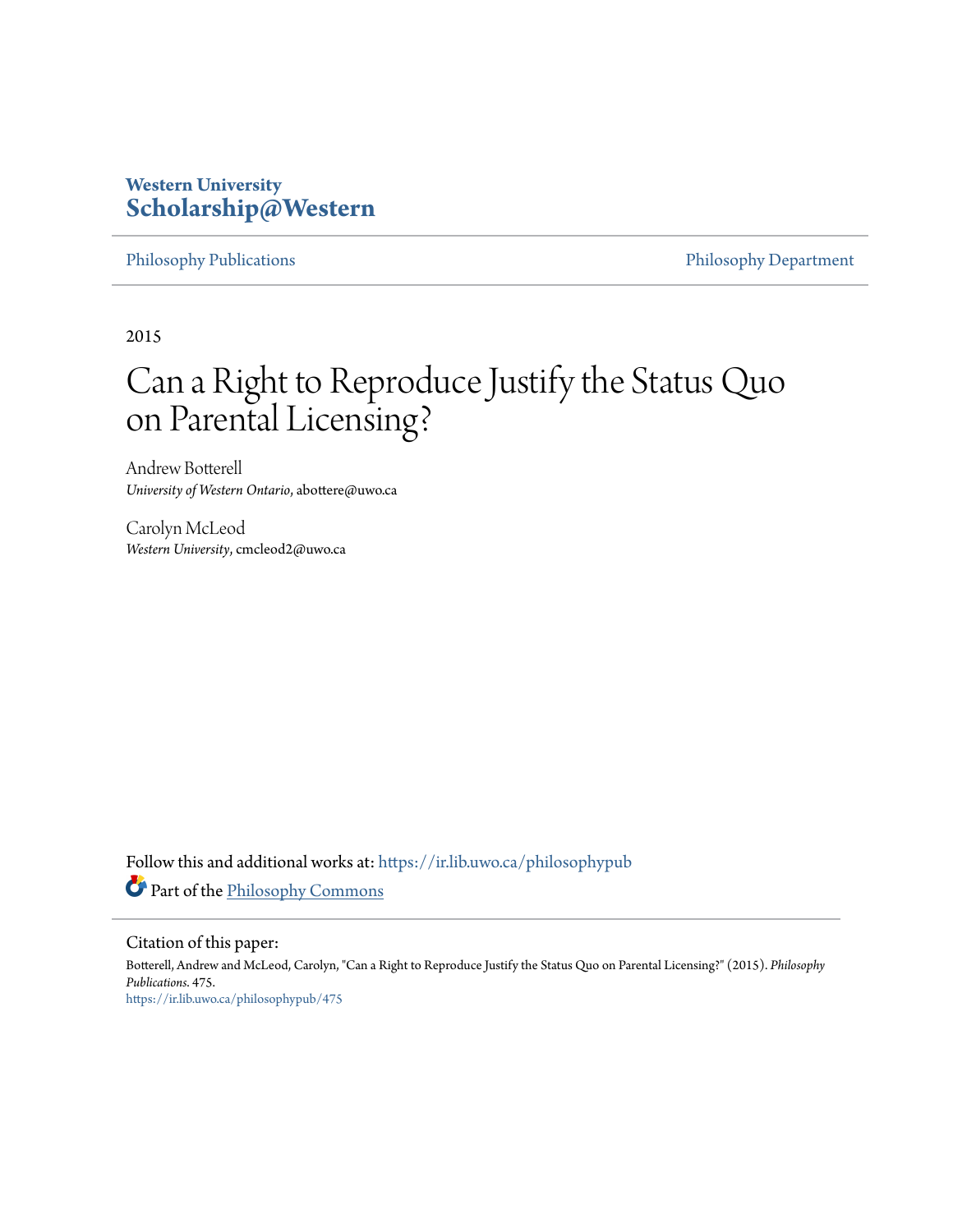# **Can a Right to Reproduce Justify the Status Quo on Parental Licensing?**

Andrew Botterell and Carolyn McLeod

**Abstract**: Most Western jurisdictions require parental licensing in the case of adoption but not in the case of assisted or unassisted biological reproduction. In an earlier paper, we set out to show that no arguments in favour of such a system of parental licensing succeed. One argument that we failed to consider, however, is one that appeals to the notion of a right to reproduce. According to this argument, prospective biological parents are protected from parental licensing because they exercise a right to reproduce when attempting to have children, while the same cannot be said about prospective adoptive parents. This paper shows that such an argument is flawed. It also questions whether people have a right to reproduce, and distinguishes this right from other, legitimate, rights, such a right to become a parent and a right to bodily autonomy.

# **1. Introduction**

What is the normative status of the current system of licensing parents, according to which adoptive parents, and adoptive parents alone, are subject to parental licensing requirements?<sup>1</sup> How successful, in particular, is the following argument in favour of this system: since people have a right to reproduce, licensing people who want to reproduce (with or without assistance from others) is not morally justified; but prospective adoptive parents do not exercise this right when they have children, and so licensing them is morally justified? This paper focuses on this argument and shows that it fails, primarily because the right to reproduce does not allow one to draw the distinctions that must be drawn if the current system of licensing parents is to be justified. We conclude that arguments based on the right to reproduce cannot support this system. Since we demonstrated in an earlier paper that arguments based on other purported differences between adoptive and non-adoptive

<sup>&</sup>lt;sup>1</sup> 'Parents' here refers to legal parents. Foster parents are also licensed. Much of what we say in this paper about adoptive parents applies equally to foster parents.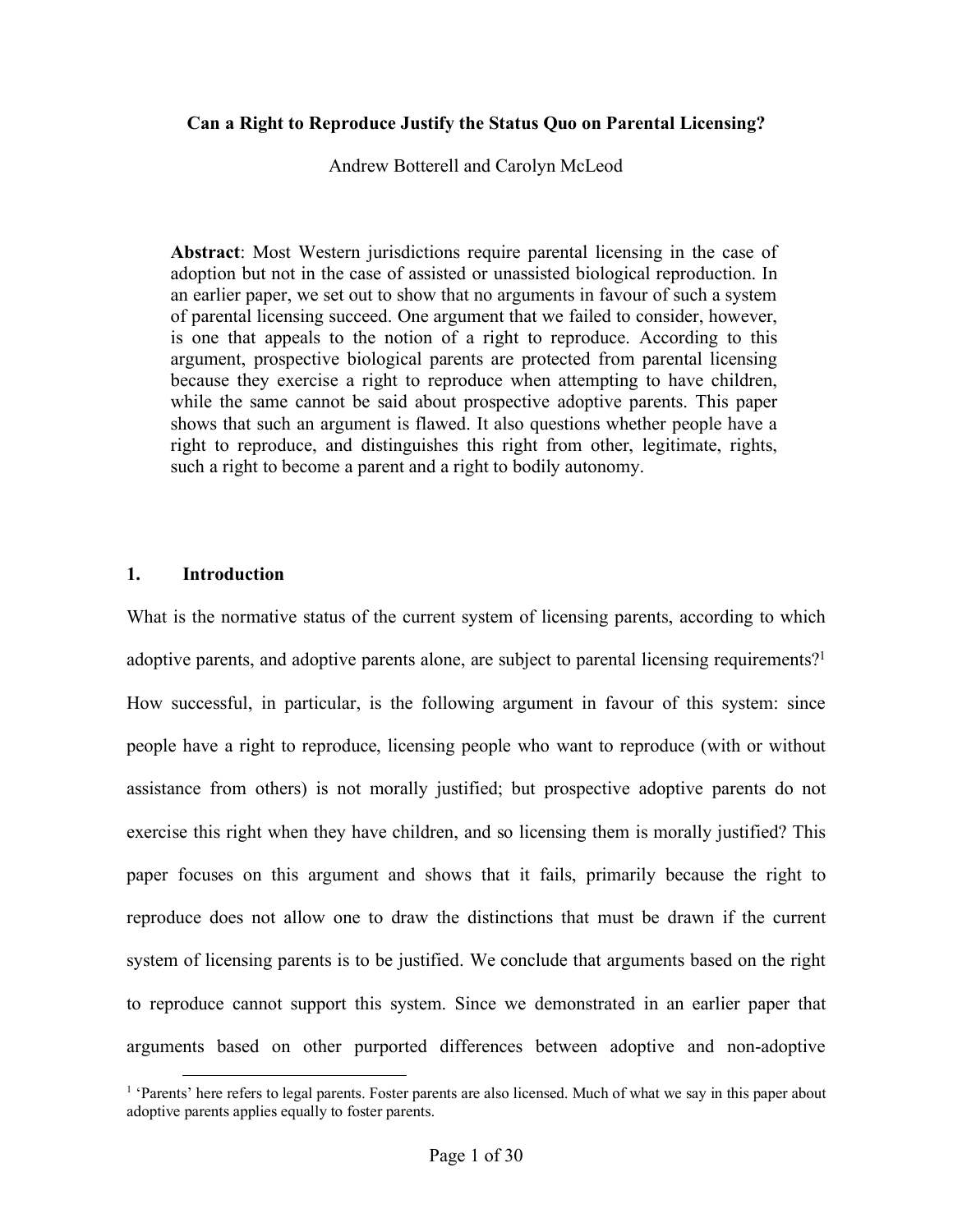parenting do not support this system either (McLeod and Botterell forthcoming), we conclude more generally that the system is morally unjustified.

We spend a good deal of time in this paper discussing the nature and content of the right to reproduce. Although frequent appeals to this right are made in discussions concerning parental rights, children's rights, and other rights and obligations that have to do with the creation and parenting of children, it remains unclear what the right to reproduce amounts to. Is it equivalent to the right to pass on one's genetic material? Is it distinct from the right to become a parent? Does appeal to the right to reproduce add anything to appeals to the right to bodily autonomy? These questions require answers because the nature and content of the right to reproduce have important implications for how we assess the morality of begetting, bearing, and rearing children—in Onora O'Neill's evocative phrase—as well as for whether parental licensing is morally justified.<sup>2</sup>

# **2. Background**

Our previous paper on parental licensing focused on the moral status of what we deemed the status quo, according to which adoptive parents are subject to parental licensing requirements that other parents are not subject to. What follows is an explanation of what we mean by 'parenting licensing' and a brief summary of our previous paper, in which we challenged the status quo.

When we refer to parental licensing, we have in mind, at a minimum, restrictions on the freedom to parent a child imposed by the state on people who may never have mistreated

 <sup>2</sup> See O'Neill 1979.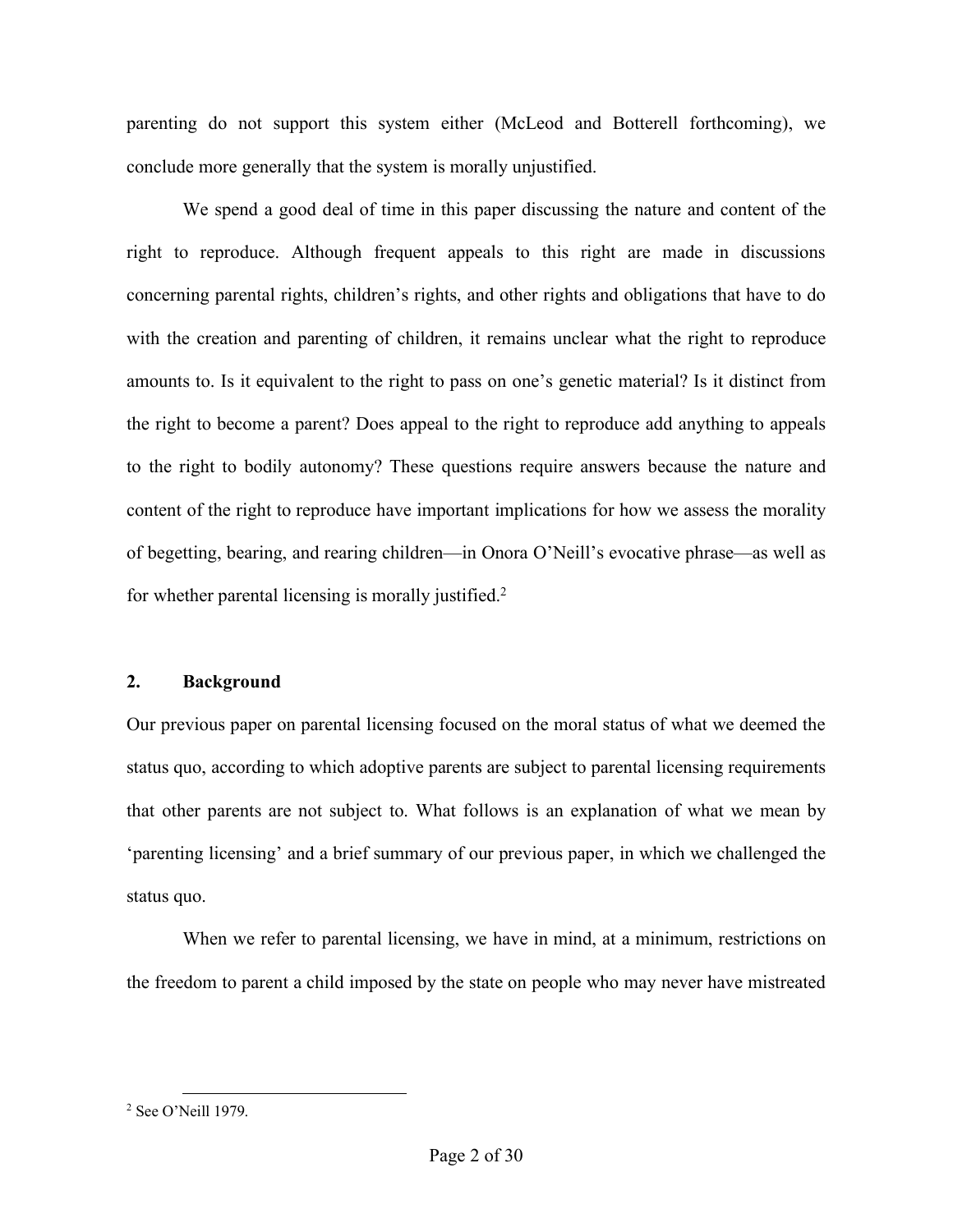children.<sup>3</sup> The state requires that these people show some competency in being a parent before they become one in a social sense. The relevant restrictions are *prospective* in this sense (although, as we acknowledge in our previous paper, they could be retrospective in the same sense). Adoptive parents tend not to receive an actual *license* to parent (similar to a driver's license); still, what they undergo is parental licensing. They are prevented from becoming parents unless or until they complete a home study, which consists of background checks on the financial, medical, and family histories of individuals, an evaluation of how child-friendly their home is, etc. Some prospective adoptive parents also attend mandatory parenting classes and must promise to submit periodic reports to governmental and/or private adoption agencies after they have adopted a child.

To be sure, the state sometimes interferes with the ability of non-adoptive parents to care for their children, though normally it does so retrospectively and not in a way that involves licensing. The state seeks to determine in such cases whether parents *are* mistreating their children, not whether they *will* mistreat them and should not be parents for this reason. Moreover, the state usually intervenes in this way only when there is evidence of severe parental incompetence, whereas prospective adoptive parents have to show a relatively high level of competence before they can become parents.

In summary, individuals wishing to become adoptive parents face licensing requirements that typically involve extensive (and often expensive) background checks and sometimes include mandatory educational programs. Moreover, these requirements tend to be unique to adoptive parents. Individuals who become parents by the traditional route or

<sup>&</sup>lt;sup>3</sup> As Hugh LaFollette notes, parental licensing, like all licensing, involves "prior restraint": as he puts it, "a parental licensing program would deny licenses to applicants judged to be incompetent even though they had never maltreated children." (LaFollette 1980, 188) Similarly, we deny licenses to drive cars to people who have never caused an accident. One has to show some competency in the area before being licensed.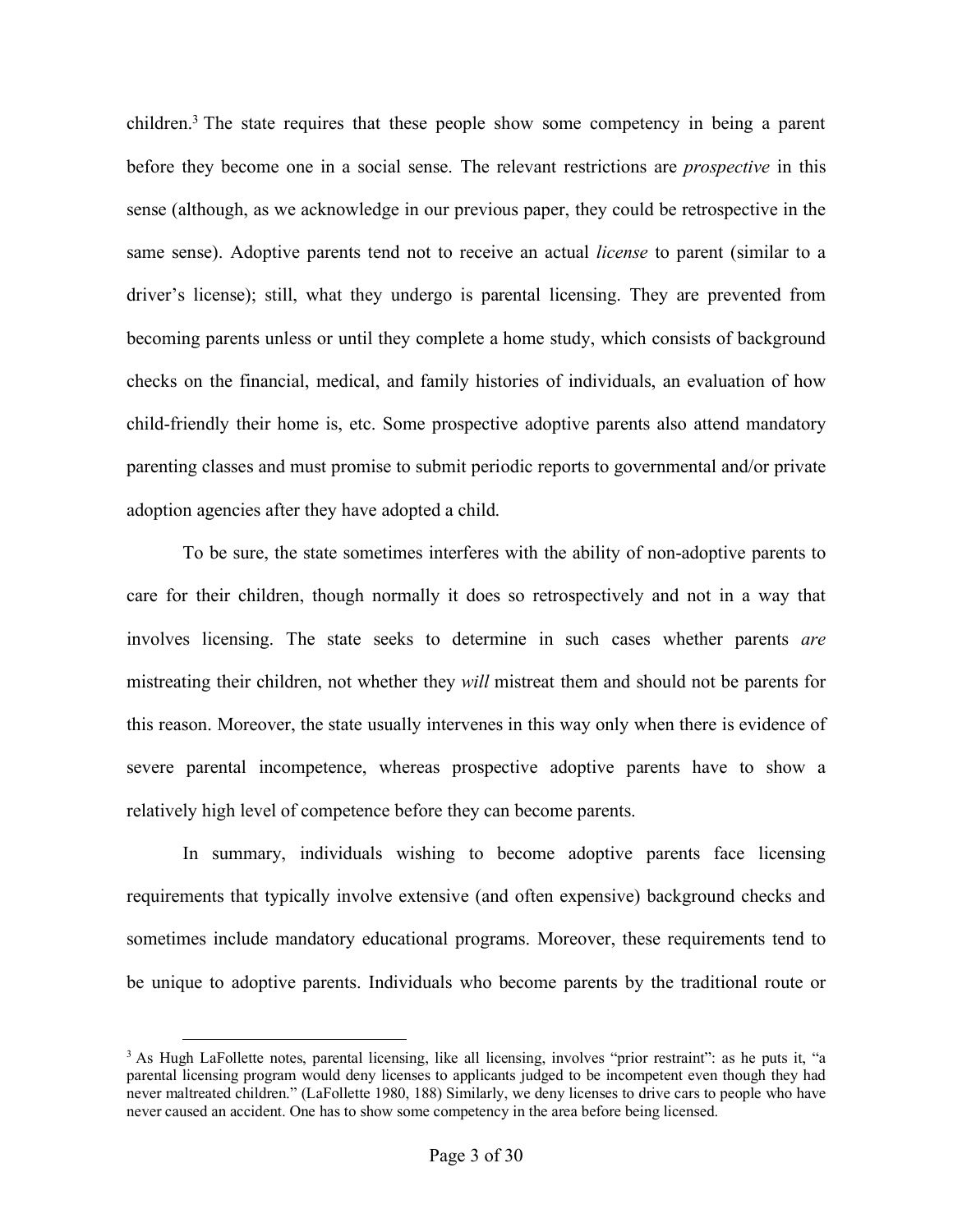with the use of assisted reproductive technologies (ARTs) are not normally subject to the same—or indeed any—restrictions. The question with which we were concerned in our previous paper was therefore this: Is the status quo with respect to parental licensing morally justified?4 Our answer to this question was "no."

We arrived at this negative conclusion via a negative route. We considered a number of arguments—the best that we could find in the literature and also develop on our own—in support of the status quo on parental licensing. And we endeavoured to show that none of these arguments is any good.<sup>5</sup> Our contention was not that parental licensing is morally justified or unjustified,<sup>6</sup> but merely that the *status quo* on licensing could not be morally justified. Thus, our goal was simply to highlight what we took to be a fundamentally unfair situation in which adoptive parents are treated very differently than other parents. So much by way of background.

#### **3. The Right to Reproduce Argument**

In discussing the status quo on parental licensing, however, there was one objection to which we paid insufficient attention in our previous paper. According to this objection, the reason why non-adoptive parents should be free of any licensing is two-fold: first, because such parents (or prospective parents) have a right to reproduce; and second, because licensing requirements would unjustifiably interfere with that right. Support for this general argument can be found in the work of Christine Overall. Overall observes that as a matter of fact

 <sup>4</sup> To be clear, not every form of adoption involves parental licensing; the status quo singles out a certain kind of adoption—non-family member adoption—for such licensing. In this paper, we ignore this complexity, along with other complexities with the status quo; for discussion see our other paper.<br><sup>5</sup> See the section, "The Arguments in Favour of Licensing Adoptive Parents," McLeod and Botterell

forthcoming.

<sup>6</sup> For discussion see in particular LaFollette 1980 and the papers collected in Tittle 2004.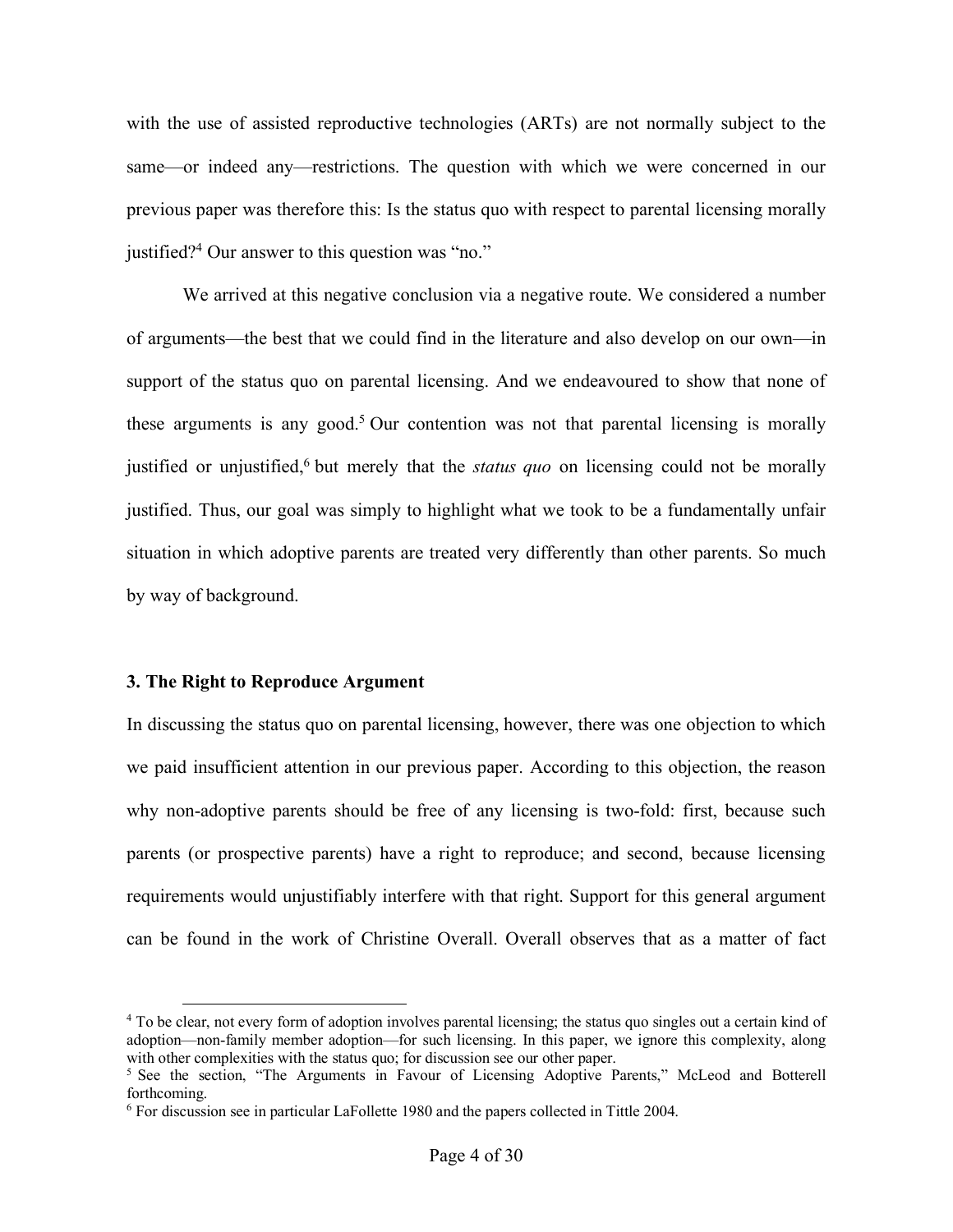"individuals who do not seek [medical] reproductive services are not subjected to any test or qualification for parenting" and then notes that "if there is no screening system for prospective parents who do not need reproductive services, it seems unjust to subject to screening those who have the misfortune of needing medical help [to conceive]." The reason why such screening would be unjust is, according to Overall, that "such a system would be a severe imposition on people's bodily freedom and autonomy" (2012, 23). Since, for her, there is an important relationship between people's (especially women's) bodily freedom and autonomy and their right to reproduce—the former helps to ground the latter—her more general point is that licensing requirements for individuals wishing to conceive using ARTs would unjustifiably interfere with their reproductive rights.

Opposition to the above line of argument can be found, on the other hand, in the work of Hugh LaFollette.7 LaFollette rejects the idea that a right to reproduce—or, as he calls it, a "right to have children"—could justify licensing only adoptive parents (1980, 186). Such a right does not preclude the licensing of biological parents, according to LaFollette, because having the right is conditional on being the sort of person who would not abuse or neglect children. In other words, for Lafollette, no one has a right to have children that they will abuse or neglect (1980, 187-8). We will return to the question of how to interpret a right to reproduce. Suffice it to say that LaFollette does not believe that such a right supports the status quo on parental licensing. However, while we agree with LaFollette's conclusion, our

<sup>&</sup>lt;sup>7</sup> See LaFollette 1980 and 2010. In his 1980 paper, LaFollette gives a general argument in favour of parental licensing, which goes as follows: we are justified in licensing individuals who engage in an activity A if (i) A is potentially harmful to others, (ii) the performance of A requires a certain competence, and (iii) we have a moderately reliable procedure for determining the presence or absence of such competence in relation to A. This argument applies to activities such as driving a car, and also to many professions—such as being a doctor, lawyer, or airline pilot—all of which require that individuals receive a license before they are entitled to engage in these professions. But interestingly, according to LaFollette, the argument also applies to parents, because parenting a child meets conditions (i)-(iii) above.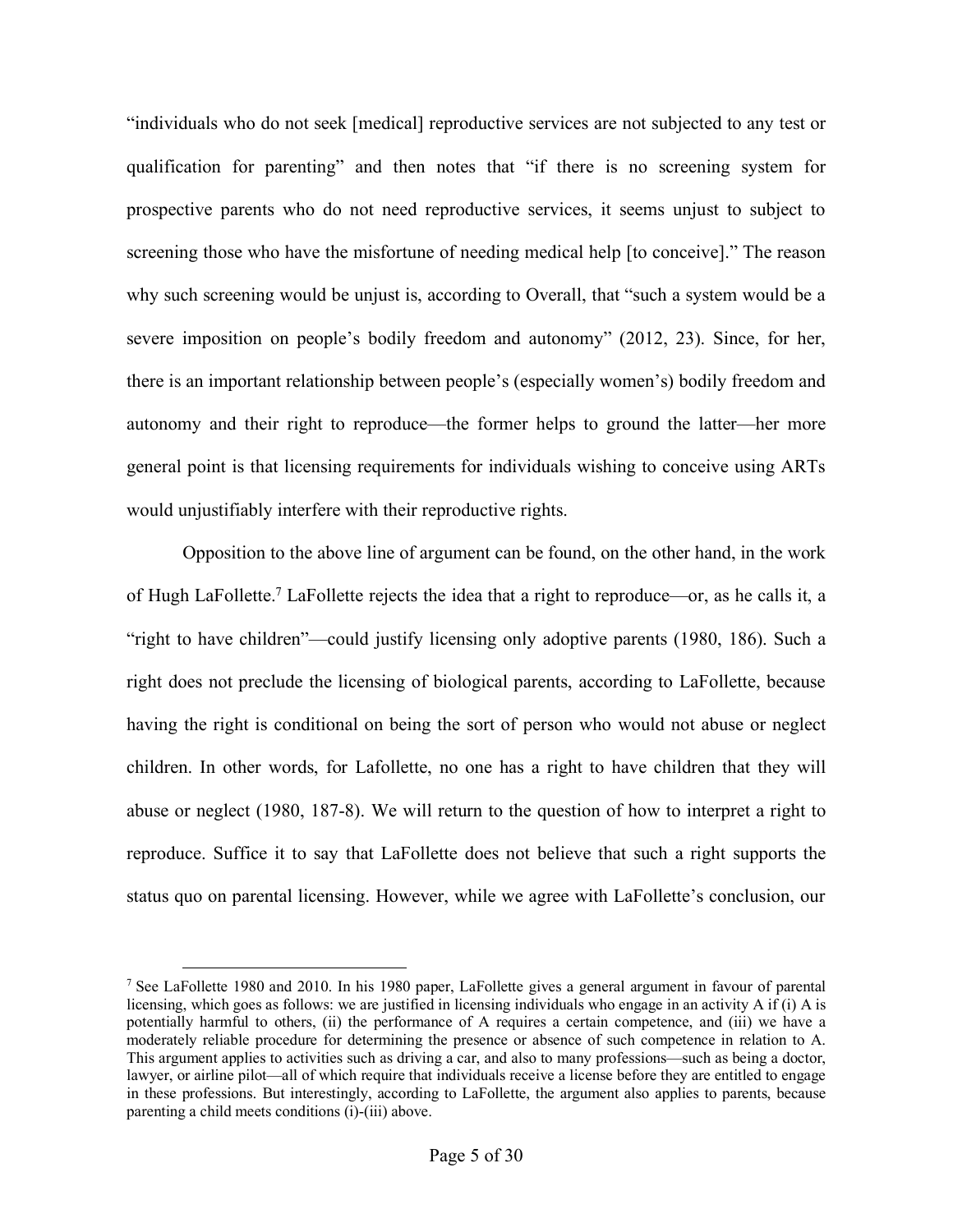reasoning differs from his. Compared to him, we delve more deeply into what might ground a right to reproduce.

To recap: the argument based on the right to reproduce in favour of the status quo on parental licensing—what we will call the *Right to Reproduce Argument*—is composed of two claims. The first is that there is a right to reproduce. The second is that while licensing biological parents is inconsistent with that right, licensing adoptive parents is not inconsistent with it. These two claims will structure the discussion that follows. Our general argument takes the form of dilemma: either the right to reproduce is groundless and so of dubious coherence, or it cannot draw the needed distinction between adoptive and non-adoptive parents. We therefore conclude that a right to reproduce cannot justify the status quo on parental licensing.

# **4. The Function of Rights: Interests and Choices**

Before we can assess the Right to Reproduce Argument, we need to say more about what the right to reproduce amounts to. This will involve saying something about what rights are; about how rights can be grounded or justified; and in particular, about what the right to reproduce includes and excludes.

At a minimum, to have a right is to have an entitlement. If I have a right then I am entitled to demand that others do or refrain from doing certain things. So, for example, if I own a piece of property, then I am entitled to prevent others from coming on to it, and that entitlement stems from my ownership rights. Similarly, my right to bodily autonomy entails that I get to determine the ends to which my body may be put, and so others may not touch me without my consent. It is tempting to conclude that rights must therefore serve a function,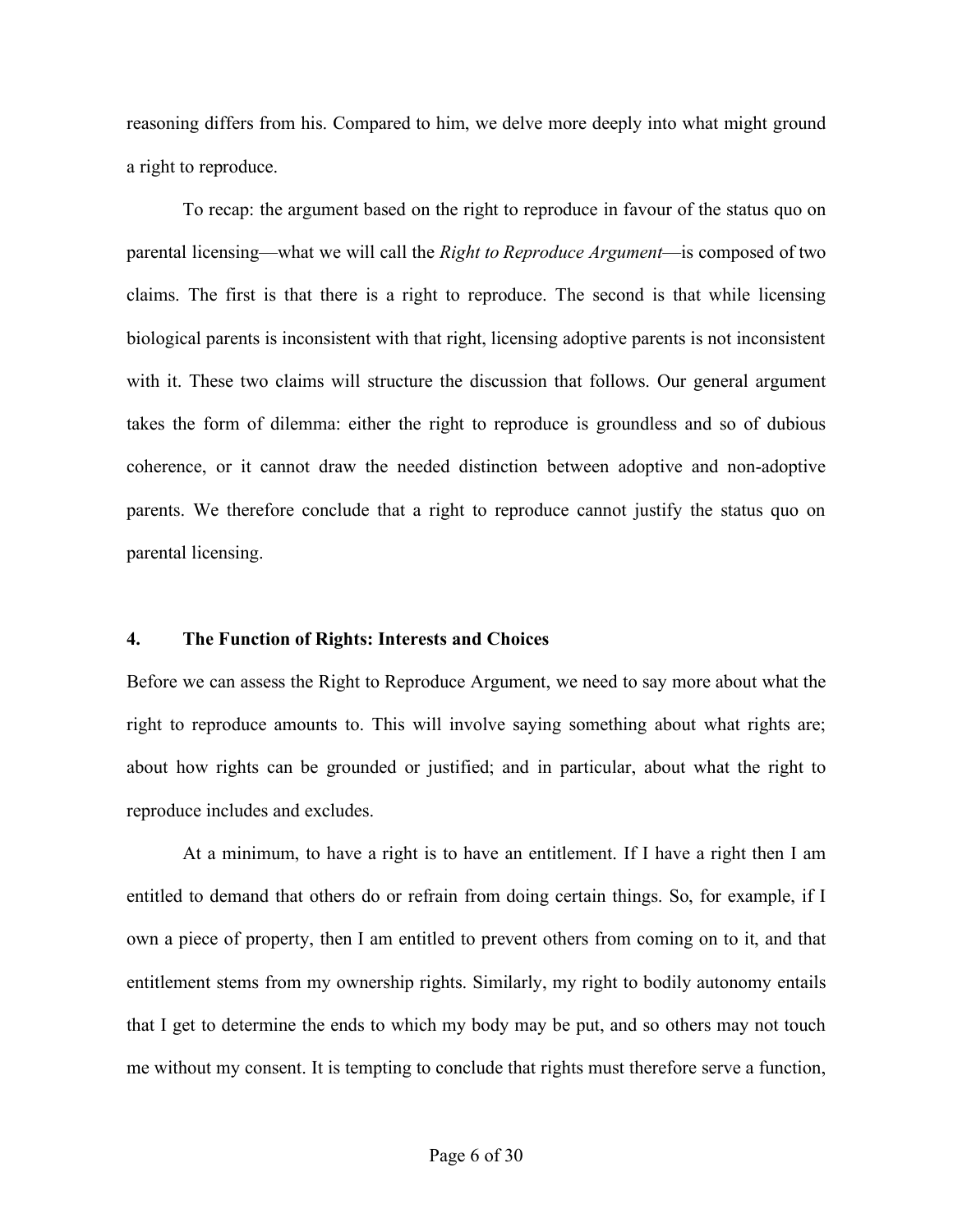that they must *do* something for those who hold them. But what function might rights serve? Two answers have traditionally been given to this question.

On the one hand, some theorists claim that rights function to protect certain important *interests*; Joseph Raz is perhaps the most prominent modern exponent of this view. According to Raz, an interest is an aspect of a person's objective well being, and in order to ground a right, an interest must be "a sufficient reason for holding some other person(s) to be under a duty" (1984, 195). This view of rights has become known as the interest theory. In defense of it, Harry Brighouse and Adam Swift say that rights should be "moral constructs designed to protect interests, [because interests] are the truly fundamental moral considerations" (2006, 87 ftn. 13).

On the other hand, some theorists claim that rights function to give an individual *control* over what other individuals can do. According to H.L.A. Hart, rights make an individual a "small-scale sovereign" (1982, 183). On this view, rights-holders have the ability to require others to act in various ways; in exercising a right they also exercise authority, and can command obedience in others. This theory has become known as the *choice* or *will theory*, since according to it rights function to protect *choices* that flow from the exercise of one's *will*.

The interest and the choice theory both have their strengths. The choice theory, for example, is ideally structured to make sense of the normative link between having a right and being in a position to exercise control: to have a right is to have the authority to demand that others do or refrain from doing certain things. And the interest theory gives effect to the plausible idea that there is a connection between having a right and being better off as a result of having that right. For if rights protect interests, and if interests are the truly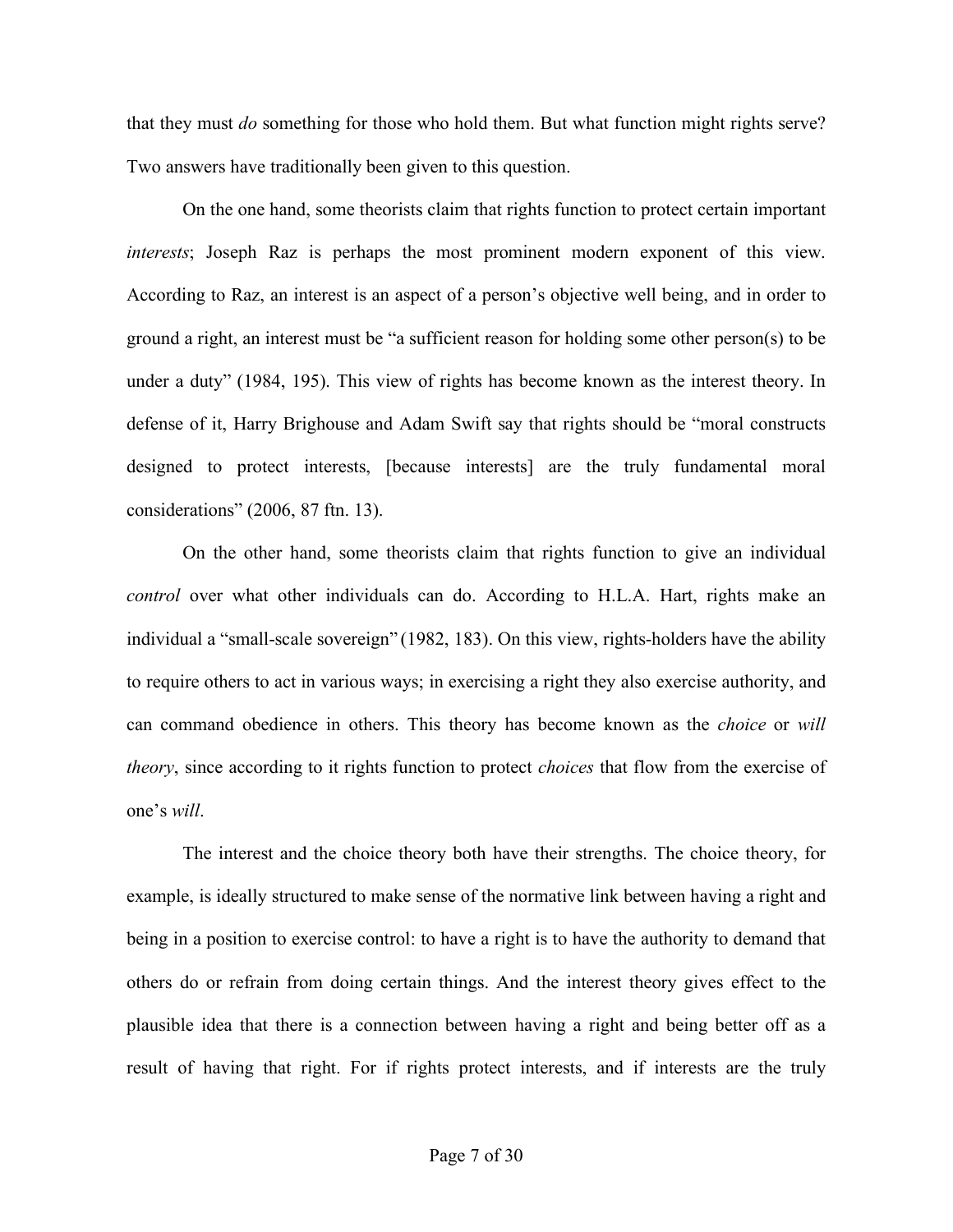fundamental moral considerations, then having a right to  $\phi$  ought to be preferable to not having a right to  $\phi$ , at least with respect to the content or object of that right.

But as Leif Wenar points out (2011), both the choice theory and the interest theory run into problems when viewed as general accounts of the nature of rights. We will briefly highlight two such problems. First, the choice theory has trouble accounting for the fact that some rights are innate and cannot be waived. Recall that on the choice theory, to have a right is to exercise authority or control over what someone else can do. The fact that I own my bicycle authorizes me to prevent others from using it. But by the same token, because I am the owner of the bicycle I can waive such rights of exclusion and allow others to use it, or even give it away to somebody else. In short, according to the choice theory it ought always to be possible to release others from duties that flow from one's rights. But some rights such as the right not to sell oneself into slavery—appear to be inalienable, and that makes trouble for the choice theory.

Turning to the interest theory, it too is problematic because it cannot make sense of us having strong interests in things without having a right to those things, nor can it make sense of us having a right to something without having any interest in that thing. With respect to the first sort of case, while a man might have a very strong interest in having the Ontario Lottery and Gaming Corporation pay his spouse for her winning lottery ticket, *he* has no right against the lottery that it perform that action. Only his spouse, who is the bearer of the winning ticket, has that right. This is an example of an interest without a right. With respect to the second sort of case, judges have the right to pronounce verdicts of guilt and impose punishment on individuals who have committed criminal offences. But in doing so, they are required to act in a disinterested and impartial manner. Thus, if a judge did have a strong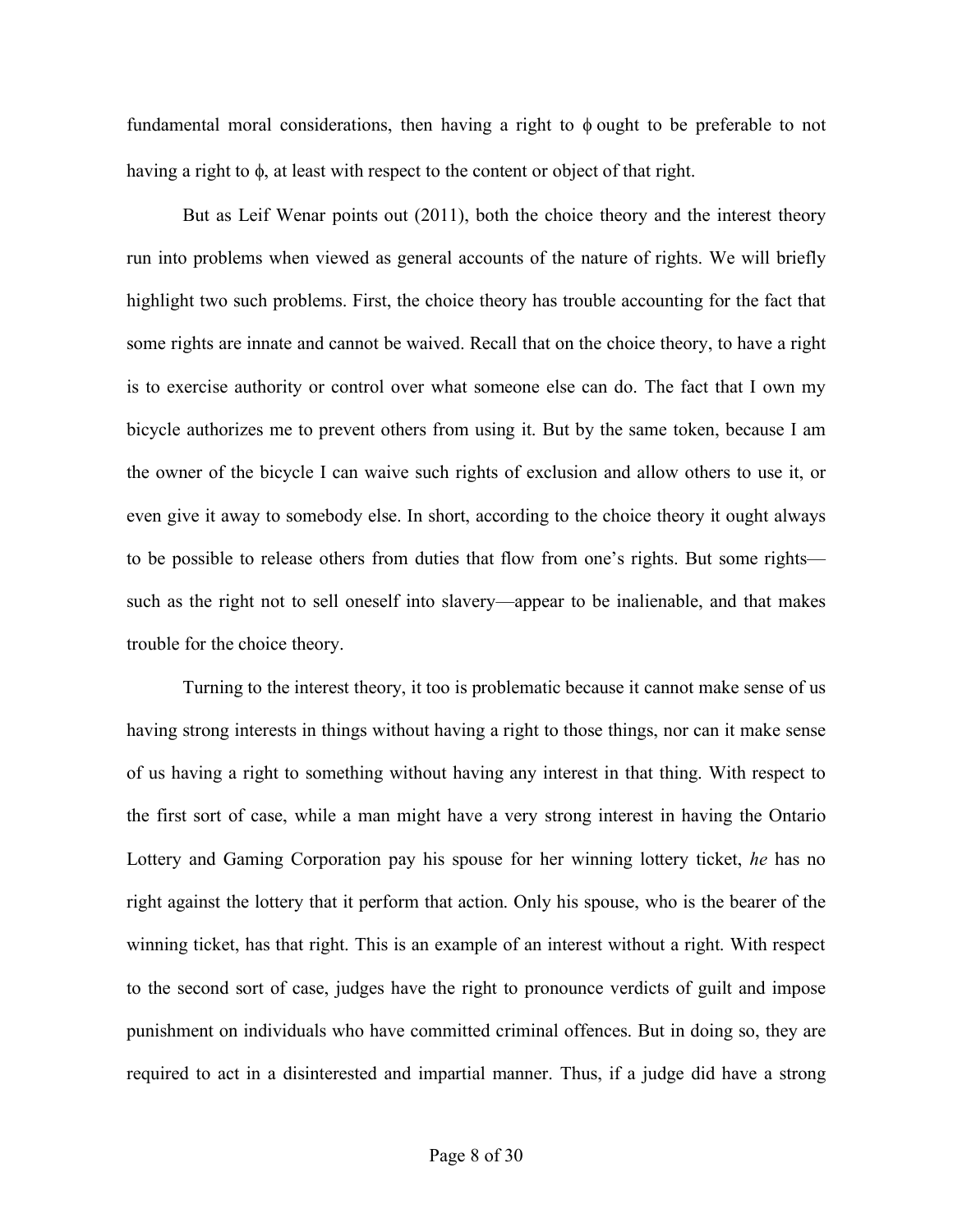interest in the outcome of a particular case, we would be inclined to say that she *lacks* a right to decide it. This is an example of a right without an interest. In sum, it would appear that the links between rights and interests, and between rights and choices, are more complicated than interest and choice theorists make them out to be.<sup>8</sup>

Similar sorts of considerations, both pro and con, also arise in the reproductive context. For example, there are reasons to think that the right to reproduce serves to protect interests. As Christine Overall argues, both the right to reproduce and the right not to reproduce are "grounded in general human interests; people need protection from compulsory procreation as much as (or perhaps even more than) they need protection from denied procreation" (2012, 32). One might also argue that even if, as a matter of fact, rights sometimes protect choices, the choices that people make in reproductive contexts deserve protection only if those choices reflect some more fundamental interest. On the other hand, an interest theory also faces challenges when applied to a right to reproduce. Thus, in discussing the relationship between the right to reproduce and the interest in rearing a child, Muireann Quigley argues that this interest cannot ground the right to reproduce given that the interest in rearing a child can vary over time, and between people (2010). For can it really be said that only at times when X has a strong interest in rearing a child does she have a right to

<sup>&</sup>lt;sup>8</sup> Although we are for the purpose of this discussion treating interest theories and choice theories as distinct and exclusive accounts of the functions of rights, it should be acknowledged that hybrid theories are possible, according to which rights are grounded in both interests and choices. Samantha Brennan defends such a theory when she argues that, with respect to children, "children move gradually from having their rights primarily protect their interests to having their rights primarily protect their choices." (Brennan 2002, 63) She calls this a gradualist account of rights. For discussion, see again Brennan 2002, Brennan forthcoming, and Vallentyne 2003.

Likewise, within a choice theory it is possible to distinguish between different kinds of choices, as Hugh LaFollette does when he distinguishes descriptive autonomy – the volitional and intellectual abilities that render an individual capable of making autonomous choices – from normative autonomy – roughly, those considerations that entitle an individual to make certain choices for him or herself (LaFollette 1998). Applied to the case of children, LaFollette argues that even if children are not descriptively autonomous, they should nonetheless be granted (circumscribed) normative autonomy, from which it follows that various rights possessed by children can be grounded in this kind of choice.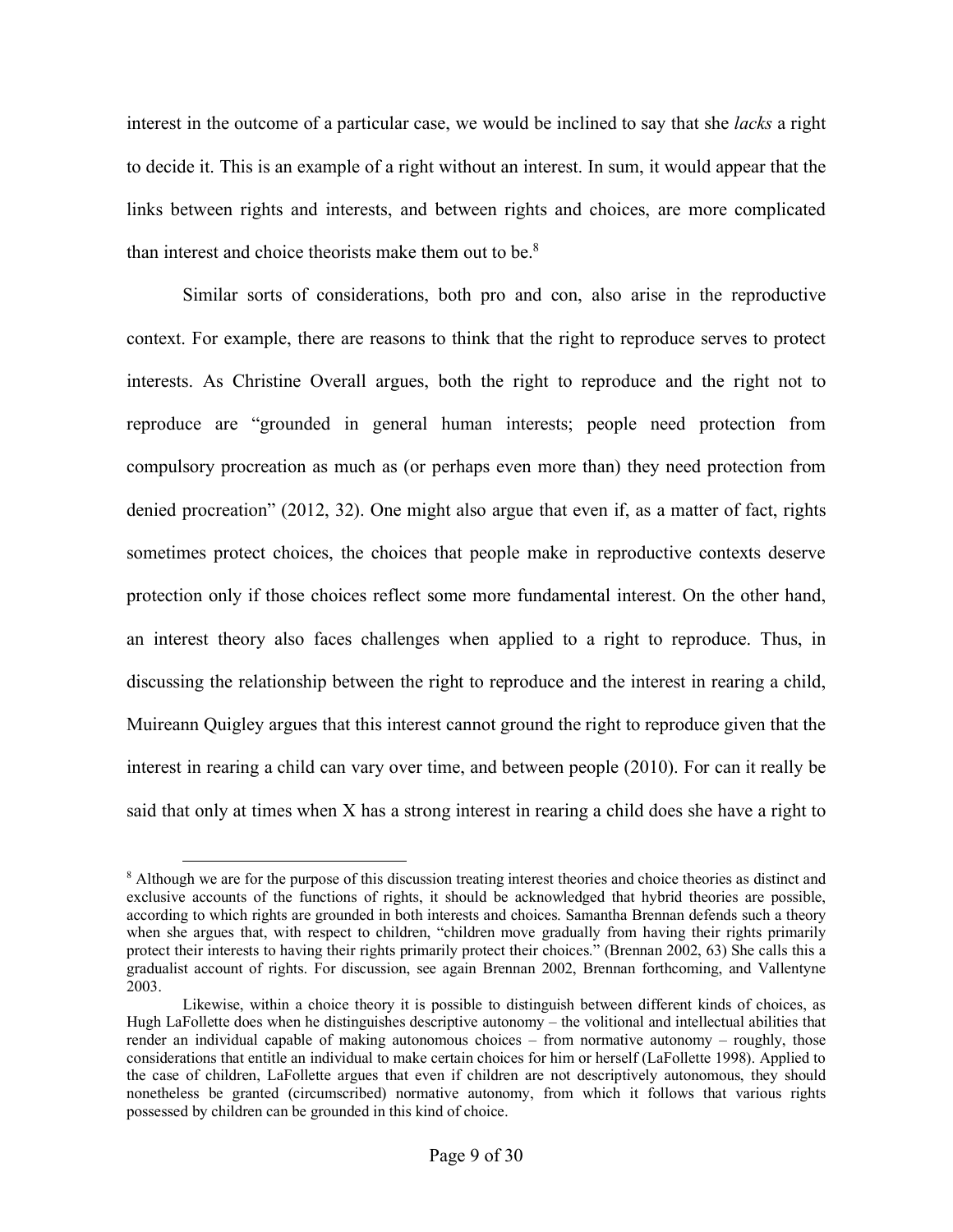reproduce, or that if X has this interest but Y lacks it then Y, unlike X, has no right to reproduce? The strangeness of these results suggest that an interest in rearing a child, or any interest for that matter, cannot be what grounds the right to reproduce. At the very least, it suggests that the relationship between interests and the right to reproduce is less straightforward than an interest theory makes it out to be.

Parallel considerations arise when we consider the claim that the right to reproduce ought to be grounded in choices. In support of this idea, it might be noted that people very often choose to reproduce regardless of whether they have an objective interest in reproducing; perhaps, all things considered, their lives will go less well should they reproduce. Still, they might have a right to reproduce. In addition, one might insist that the right to reproduce is justified, in part at least, by people's bodily autonomy—that is, their ability to *choose* autonomously what they want to have happen to their bodies—which is violated when they are subject, for example, to forced abortion or forced sterilization. On the other hand, one might worry that if the right to reproduce is essentially a *reproductive* right, and if a right to bodily autonomy has no necessary connection to reproduction (a person can exercise this right in non-reproductive contexts), then the latter cannot, without more, ground the right to reproduce.

In short, while there are reasons to take both an interest theory and a choice theory of rights seriously when thinking about the right to reproduce, other considerations pull in the opposite direction. What is clear, however, is that—at least in the context of the Right to Reproduce Argument—the right to reproduce is a negative right. On this understanding, the right does not entitle its bearer to any particular means or outcome, but amounts to an entitlement not to be interfered with in procreation. According to the Right to Reproduce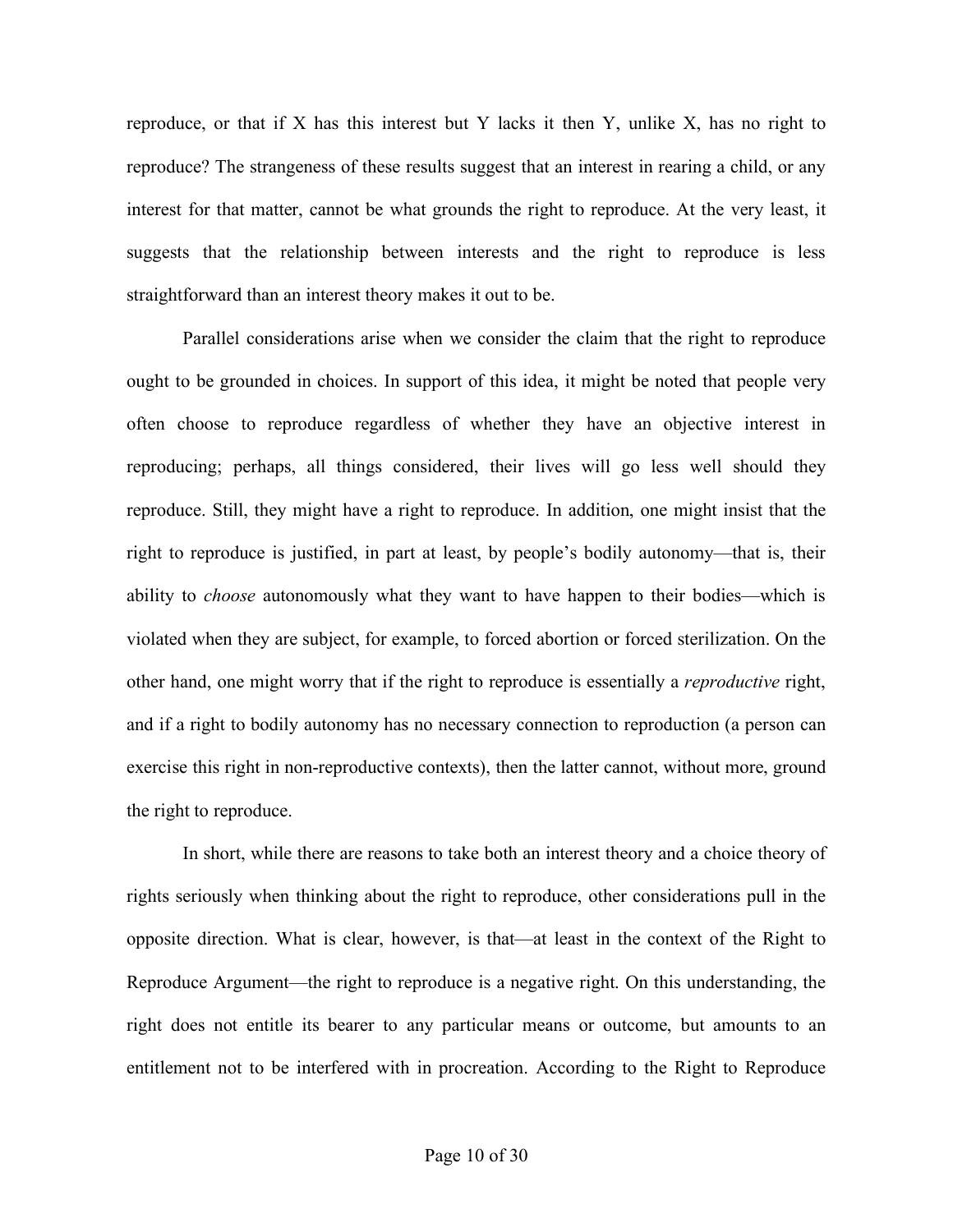Argument, in other words, licensing non-adoptive parents is inconsistent with the right to reproduce because licensing interferes with one's ability to reproduce.

# 5**. Grounding a Right to Reproduce**

In summary, there are two dominant theories about the functions of rights, the choice theory and the interest theory. And there is the particular right with which we are presently concerned, namely the right to reproduce understood negatively as a right not to be interfered with in matters intimately connected with procreation. Consequently, if there is such a right it follows that—unless the right is *sui generis*—it must be grounded either in a fundamental interest or in a right to autonomy. Finally, recall that the reason we are interested in the right to reproduce is because it forms a core part of an argument in favour of the status quo on parental licensing, a state of affairs that we believe is fundamentally unfair.

Now let us explain why the Right to Reproduce Arguments fails. Our argument will proceed as follows. First, we will consider whether the right to reproduce can be grounded in a fundamental interest in genetic or biological reproduction, or in child rearing. Next, we will discuss whether this right can be explained in terms of a general right to bodily autonomy or in a particular right to procreative autonomy. We will argue that either the right to reproduce cannot be grounded in these interests or choices; or if it can, that it is incapable of underwriting a distinction between adoptive and non-adoptive parents that would support the status quo on parental licensing.

# *4.1 Grounding the Right to Reproduce in Interests*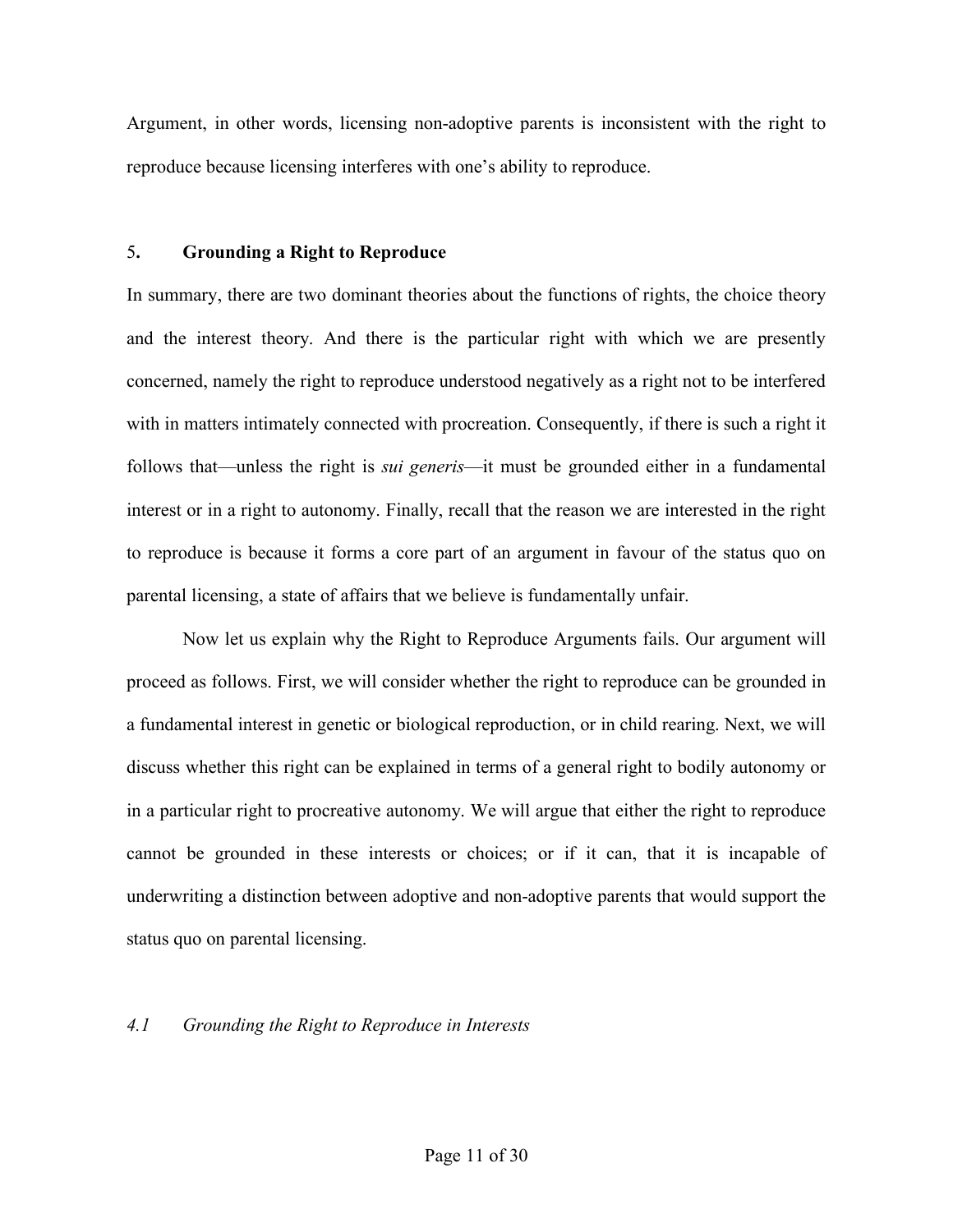There are two broad categories of interests that could plausibly be said to ground a right to reproduce: interests having to do with creating children to which one is genetically or biologically related, and interests having to do with rearing children—that is, with becoming a parent.

#### *4.1.1 The Interest in Genetic or Biological Reproduction*

Presumably, many people value having offspring to which they are genetically related or, in the case of women, to which they are biologically related through gestation and possibly also through genetics. In other words, many people have an interest in being "begetters" or "bearers" of children. However, as various authors including O'Neill have argued, a *mere* interest in genetic or biological reproduction cannot ground a right to reproduce.<sup>9</sup> For no one has a right to create a child without taking any responsibility for the rearing of it. Reproduction is valuable largely because of the opportunity it gives people to parent a child (i.e., to be "rearers"). A desire *simply* to reproduce is not sufficient to ground a right because, contrary to what John Robertson suggests, whether one reproduces or not could not be central to one's "dignity, and the meaning of one's life" (1994, 24). Surely we would not agree, for example, that what *truly* afforded a man dignity and imbued his life with meaning was the passing on of his genetic material. Hence, we would not accept a man's "claim to a right to the unfettered distribution of his sperm" (Quigley 2010, 406). Similarly, we would reject a woman's assertion that she has a right *simply* to experience pregnancy and childbirth given the consequences that typically, and as a matter of fact, follow such experiences. In short, while genetic reproduction or gestation is important when conjoined with the possibility of becoming a parent, an interest in doing either or both on their own is not

<sup>&</sup>lt;sup>9</sup> See O'Neill 1979. See also Quigley 2010, Steinbock 1995, Pearson 2007, and Rulli unpublished manuscript.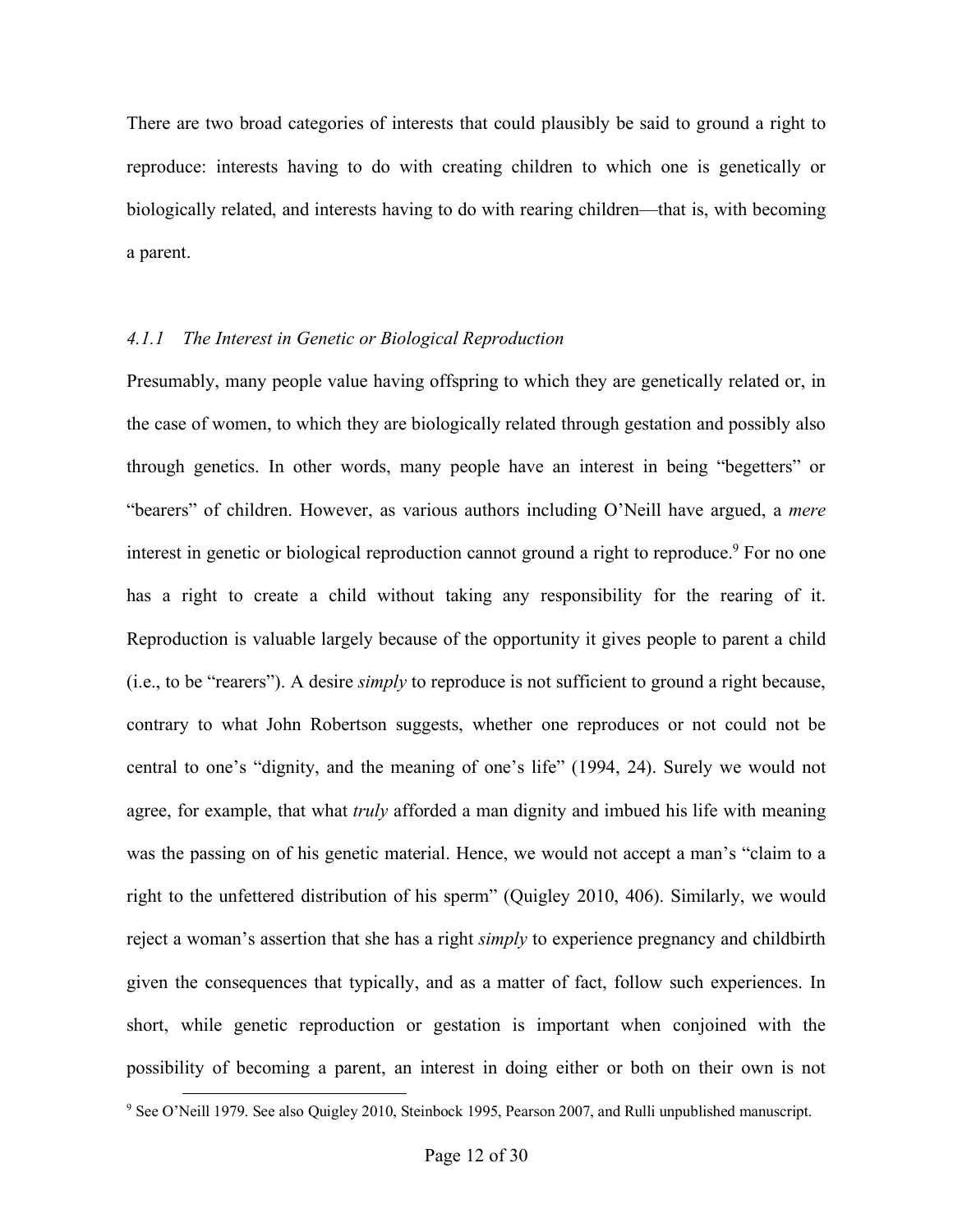significant enough to ground a right to reproduce.<sup>10</sup>

But regardless of whether the right to reproduce just is a right to have genetic or biological offspring, the fact is that some non-adoptive parents have no genetic or biological connection to their children, which means the right to reproduce thus understood could not justify the status quo on parental licensing. For example, if a couple uses a gamete donor to conceive, the resulting child will bear no genetic relation to at least one of the parents and so the right to reproduce would not prohibit imposing on such couples (or at least on the nongenetic parent) licensing requirements. However, with the status quo, there is no licensing for these couples or individuals (at least so long as they are heterosexual).<sup>11</sup> Similarly, there is no licensing in most jurisdictions for couples who use gamete donors and a contract pregnant woman to have a child, even though the resulting child will bear no biological connection to either parent, and so the right to reproduce understood as a right to have genetic or biological offspring could not protect either of them from licensing. In summary, the Right to Reproduce Argument fails on the above interpretation of a right to reproduce.

# *5.1.2 The Interest in Rearing Children or in Parenting*

Another interest that could ground a right to reproduce is an interest in child-rearing or parenting. As noted above, some argue that the right to reproduce should be understood in terms of the value of becoming a parent.

<sup>&</sup>lt;sup>10</sup> For more on the alleged value of passing on one's genes, see Levy and Lotz 2005, Overall 2012, and Rulli unpublished manuscript; on the value of experiencing pregnancy and childbirth, see Overall 2012 and Rulli unpublished manuscript. To be clear, we do not deny that pregnancy and childbirth can be valuable; we simply reject the view that an interest in having these experiences alone could ground a right to reproduce.

<sup>&</sup>lt;sup>11</sup> We noted above that in this paper we would disregard certain complexities with the status quo on parental licensing. One of them is the licensing of the homosexual partner who is not genetically related to a child that the couple produces using ARTs. In some jurisdictions (e.g., many states in the United States), this individual has to adopt the child as a non-family member. For discussion, see Crawford forthcoming.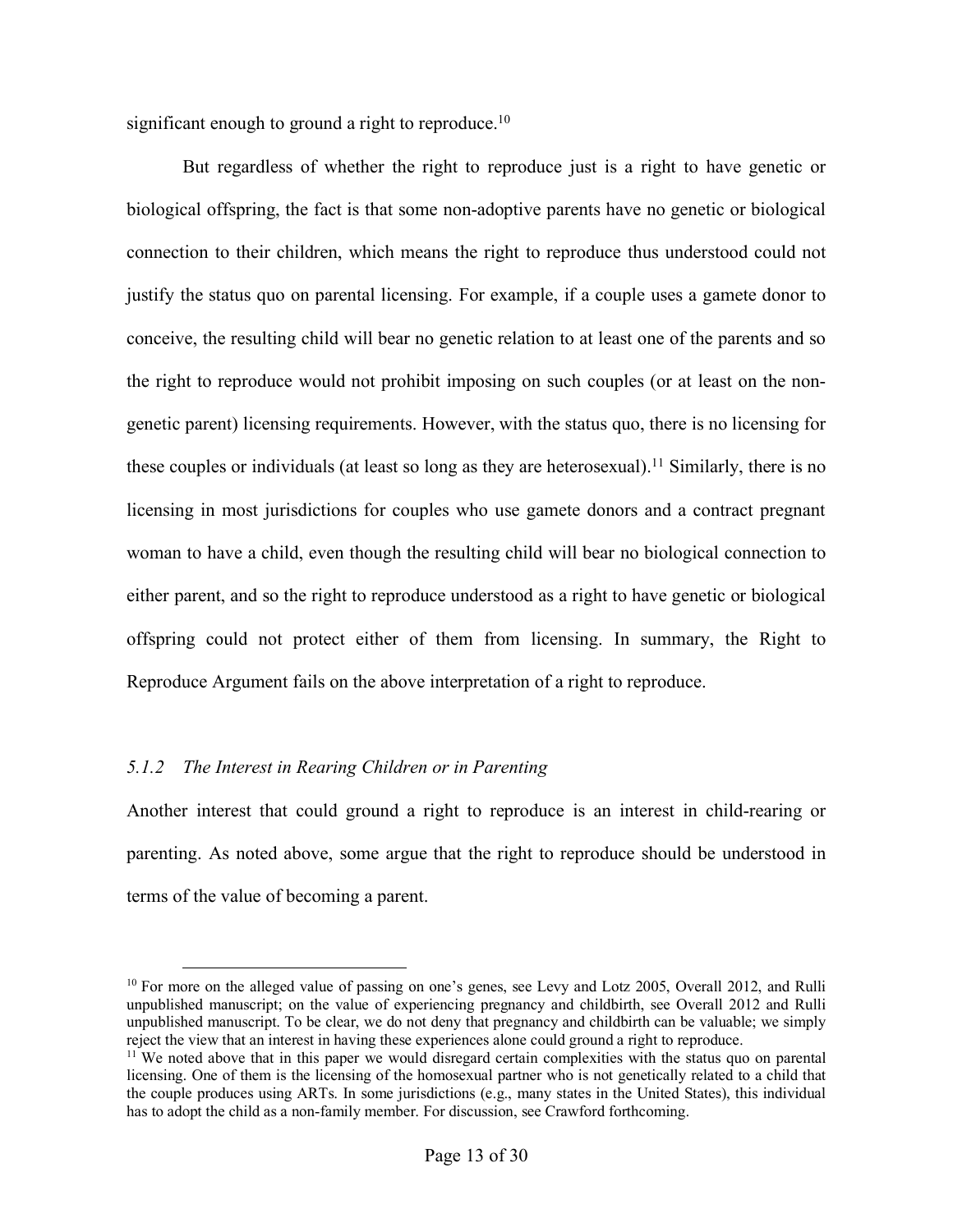According to Overall, an interest in having children, which is vital to many people, helps (along with women's "bodily freedom and autonomy"<sup>12</sup>) to explain a right to reproduce (2012, 20-1), although what makes having children worthwhile is the parent-child relationship (212). Thus, in her view, the interest that contributes to the justification of a right to reproduce is indeed an interest in parenting. In describing the parent-child relationship and its value, Overall refers to the "mutually enriching, mutually enhancing love that is [this] relationship" (2012, 217), the asymmetrical nature of this relationship (2012, 215), the opportunity it brings "for the growth of experience, the expansion of knowledge" or more generally for "self-transformation" (2012, 219), etc. In some ways, her discussion is reminiscent of Harry Brighouse and Adam Swift's argument in support of the idea that people have a right to parent (2006).<sup>13</sup>

Parenting can be very valuable, to be sure; however, grounding a right to reproduce in an interest in parenting is problematic because the satisfaction of this interest does not always require reproduction. The reason, of course, is that people can become parents and experience the unique value of parenting by, for example, adopting a child. Consequently, it is not clear that people have a right to reproduce simply in virtue of their interest in parenting.14 In other words, their right to parent does not necessarily amount to a right to

<sup>&</sup>lt;sup>12</sup> We discuss the right to bodily autonomy below.<br><sup>13</sup> Brighouse and Swift argue that many people have a fundamental interest in intimate relationships of a certain kind, and that only the relationship that obtains between a parent and his or her child can satisfy this interest. The reason lies in the unique characteristics of the parent-child relationship, which (i) is structurally unequal, given children's intrinsic vulnerability; (ii) is structured in a way that prevents children from exiting the relationship; (iii) is shaped by the particular ways in which children express their love for their parents, viz., spontaneously, unconditionally, and unreflectively; and (iv) puts parents in charge of their children's well-being and development.

<sup>&</sup>lt;sup>14</sup> See de Wispelaere and Weinstock forthcoming. Granted, the opportunity to adopt a child can be limited or even nonexistent. The availability of children for adoption, both domestically and internationally, can be quite low. However, the low numbers and long waiting lists are, as Tina Rulli argues, an "artifact of adoption opposition" (Rulli forthcoming). In our view, they are an artifact more specifically of the greater value that our societies place on people's right to reproduce rather than children's right to have families. Taking the latter right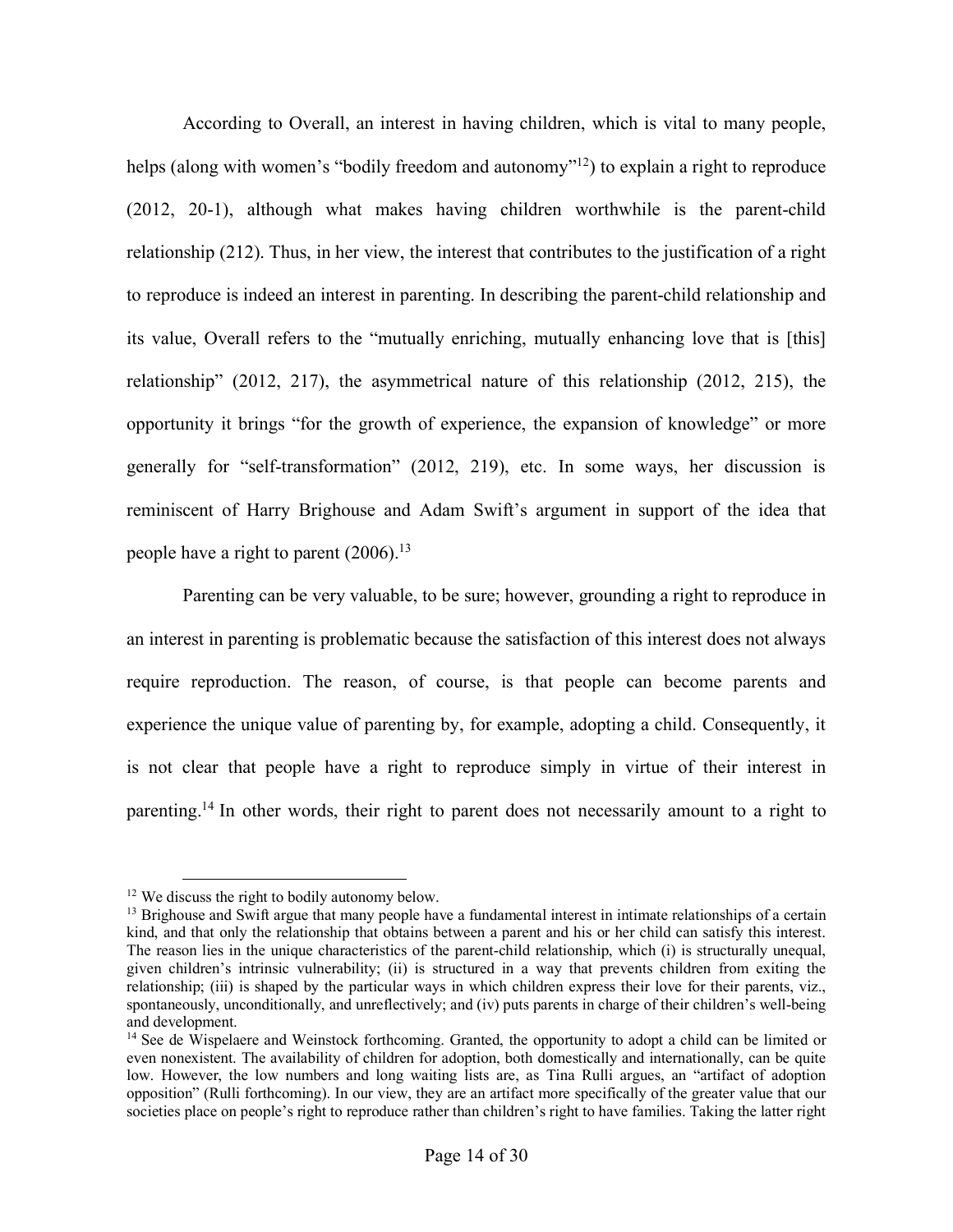reproduce. What grounds a right to parent—experiencing the challenges and joys of a parentchild relationship—cannot ground a right to reproduce when those experiences can be had without reproducing.

Explaining the right to reproduce in terms of an interest in parenting is also problematic in the context of this paper because, so understood, the right cannot justify the status quo on parental licensing. It does not allow us to draw the required distinction between adoptive and non-adoptive parents. For on this interpretation, the right to reproduce is really no different than a right to parent, which is a right that prospective adoptive parents have as much as other prospective parents do. In sum, if the right to reproduce is to support the status quo on parental licensing, then it needs a different moral basis.

Another interpretation of the right to reproduce based on an interest in parenting is possible, however. According to this view, the right to reproduce protects an interest not in parenting a child, but rather in parenting "one's own child," as many people put it; that is, one's biological child. Such a view is worth taking seriously for obvious reasons. If the right to reproduce is based in an interest in parenting one's biological child, then, given that the right, so understood, is not exercised by adoptive parents—their children, while their own,<sup>15</sup> are not biologically related to them—it presumably *could* distinguish non-adoptive parents from adoptive parents and in turn justify the status quo on parental licensing.

But *can* the right to reproduce understood in terms of an interest in parenting one's "own"—that is, one's biological—child do the work we need it to do? We think that it cannot. First, and most obviously, given that there is a straightforward sense in which adoptive parents can legitimately say of their adopted children that they are "their children,"

<u>.</u>

seriously along with people's right to parent should silence some adoption opposition and free up for adoption more children who do not have parents.

<sup>15</sup> Rulli forthcoming and Overall forthcoming.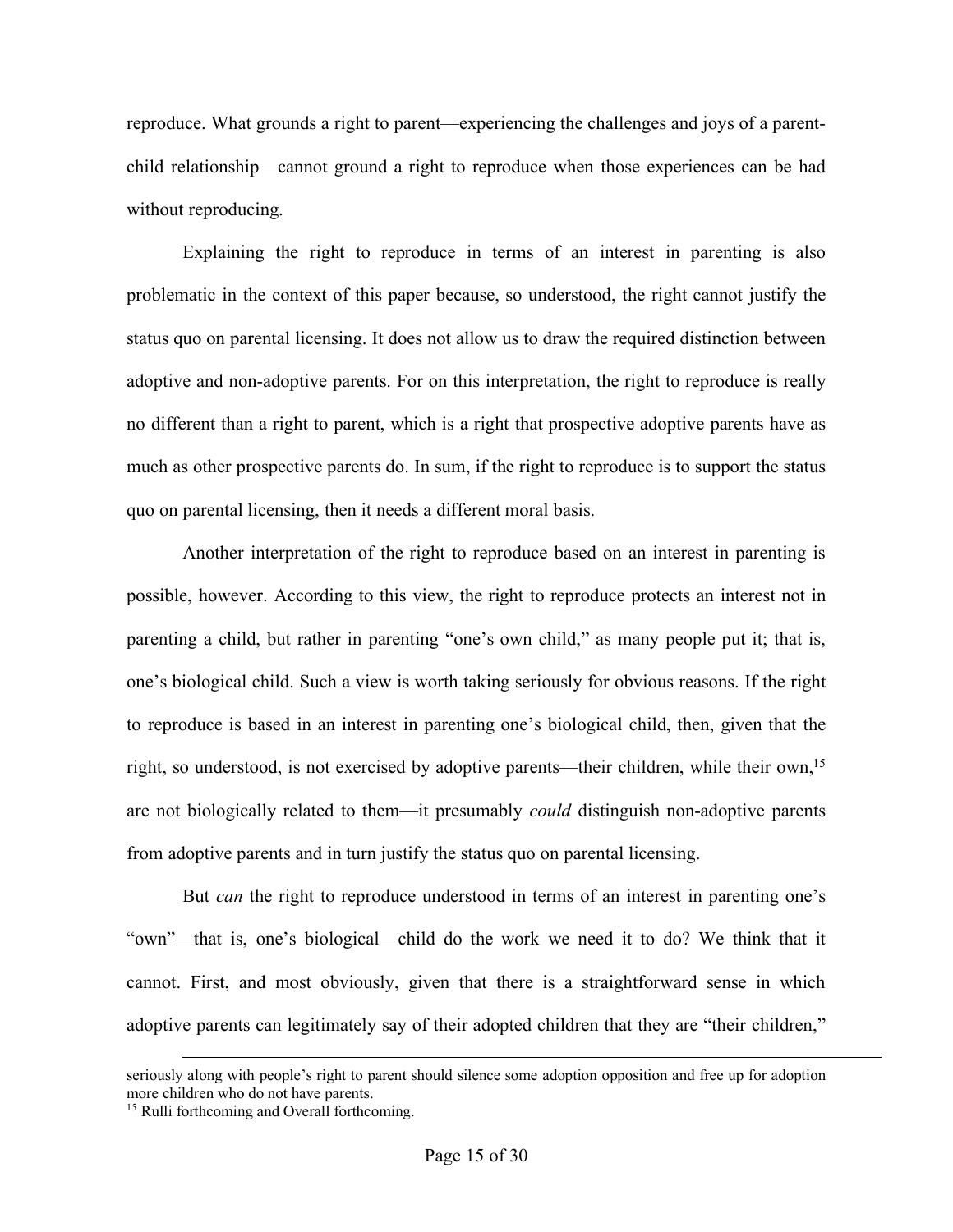the concept of a child of one's own is too thin to ground a right the absence of which is supposed to permit the state to interfere with the fundamental interests of adoptive parents in becoming parents.

Second, the reasons that have been offered in support of the idea that people have a vital interest in having a genetic or biological connection to their children simply could not ground a right to reproduce. For instance, the reasons people tend to give for why they need to be genetically related to their children are either implausible, reflecting a naïve understanding of genetics, or are too weak to support a right to reproduce.<sup>16</sup> A reason that is commonly given is family resemblance: that is, wanting children with whom one shares various characteristics, which one might feel is important for bonding with one's children. However, underlying assumptions here about bonding and family resemblance are contentious. First, studies indicate that mother-child attachment is normally as strong as with adoption as it is with biological reproduction.<sup>17</sup> Second, family resemblances are not as genetic as, and tend to be significantly more social than, people usually assume they are (Levy & Lotz 2005). These resemblances are also normative, because they stem from a normative genetic conception of family, according to which *family* resemblances need to be genetic (Rulli manuscript, Witt 2005, Haslanger 2005). The connection between family resemblance and this conception of family may help to explain the social pressure siblings can feel where one of them is adopted to reveal this fact when people comment on how much they look alike as siblings.<sup>18</sup>

 $16$  Various authors defend this claim and we will not rehearse all of their arguments here. But see, e.g., Levy and Lotz 2005, Overall forthcoming, and Rulli unpublished manuscript.

<sup>&</sup>lt;sup>17</sup> L. Singer et al 1985 and Koepke et al 1991. Thanks to Tina Rulli for these references. See also Fontenot 2007. <sup>18</sup> Thanks to Joe Heath for this example.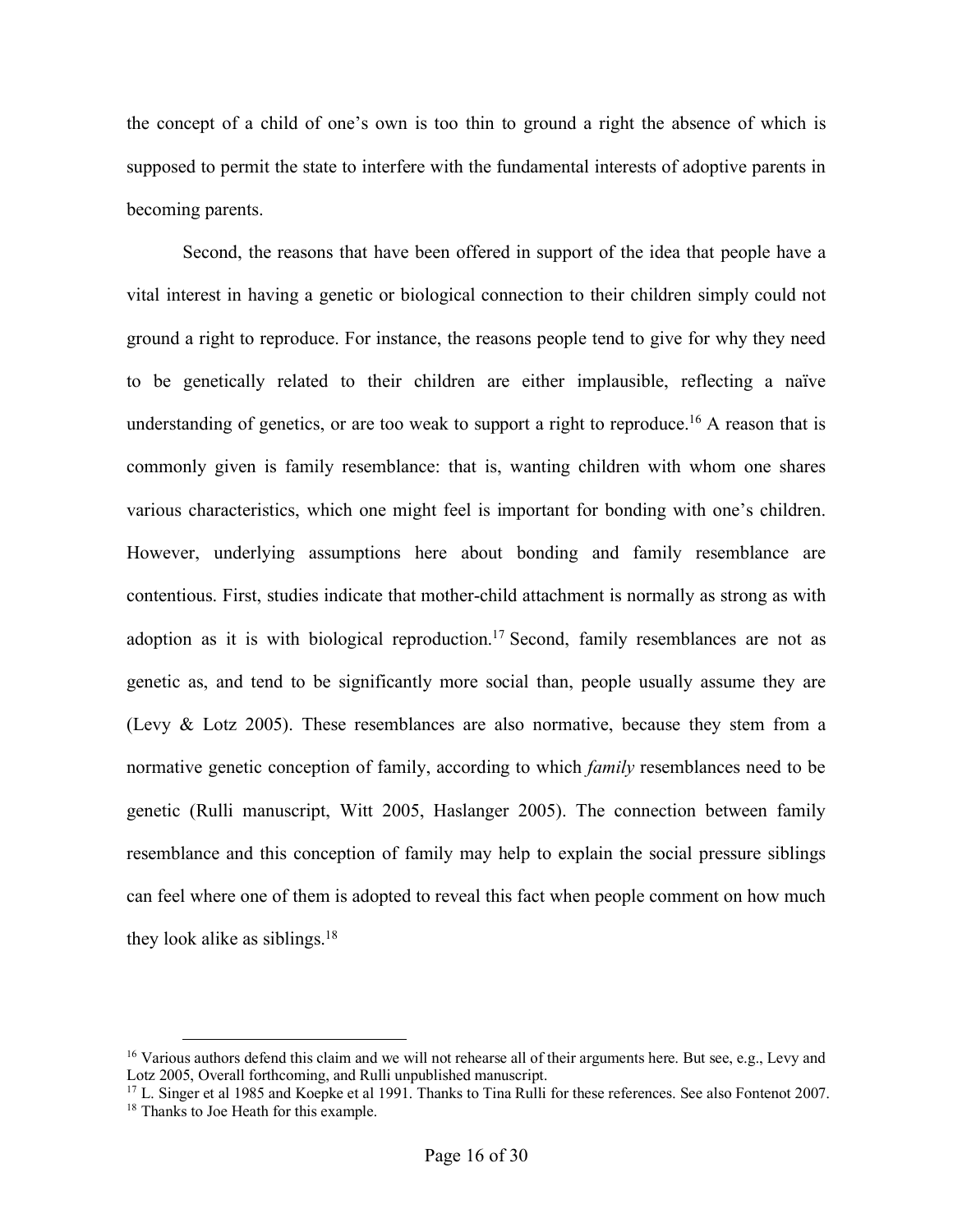Similarly, reasons people might give in support of parenting their "own child," understood simply as a child they have given birth to, are unpersuasive. The idea that one needs to gestate and give birth to one's child, or participate in those experiences as someone's partner, in order to satisfy one's interest in parenting strikes us as prima facie wrong. What could support this view other than a commitment to the idea that parents who are biologically connected with their children are more naturally parents or are better parents than those who do not share such a biological connection? In response, one might argue that the act of gestation makes one more likely to parent well, at least in the absence of mandatory counseling or licensing. In particular, one might, like Anca Gheaus, believe that "[i]n spite of, and sometimes in virtue of, its tribulations, pregnancy … helps prepare people for the dramatic change brought about by parenthood" (2012, 22). This point could support not only the right that Gheaus defends—namely the right to "parent one's biological baby" but also a right to reproduce.<sup>19</sup> For if pregnancy prepares one for parenthood, and if one has an interest in parenting and parenting well, then that interest might ground a right to become pregnant and to gestate—that is, a right to reproduce.

However, even assuming that Gheaus's claim about pregnancy is true, it does not show that pregnancy is uniquely preparatory in the way in which the Right to Reproduce Argument would require. For all that Gheaus argues the preparation involved in adopting a child could be just as beneficial as that of pregnancy, even if there were no mandatory counseling or licensing for adoption. Gheaus says it very well may be that "[b]earing parents have an advantage over adoptive parents" in terms of how ready they are for parenthood, and that the status quo on parental licensing is legitimate for this reason (although not this reason

<sup>&</sup>lt;sup>19</sup> The two rights are different: the right to parent one's biological baby, as Gheaus understands it, allows people to "keep the babies that result from their own pregnancies," but not to endeavour to conceive those babies in the first place.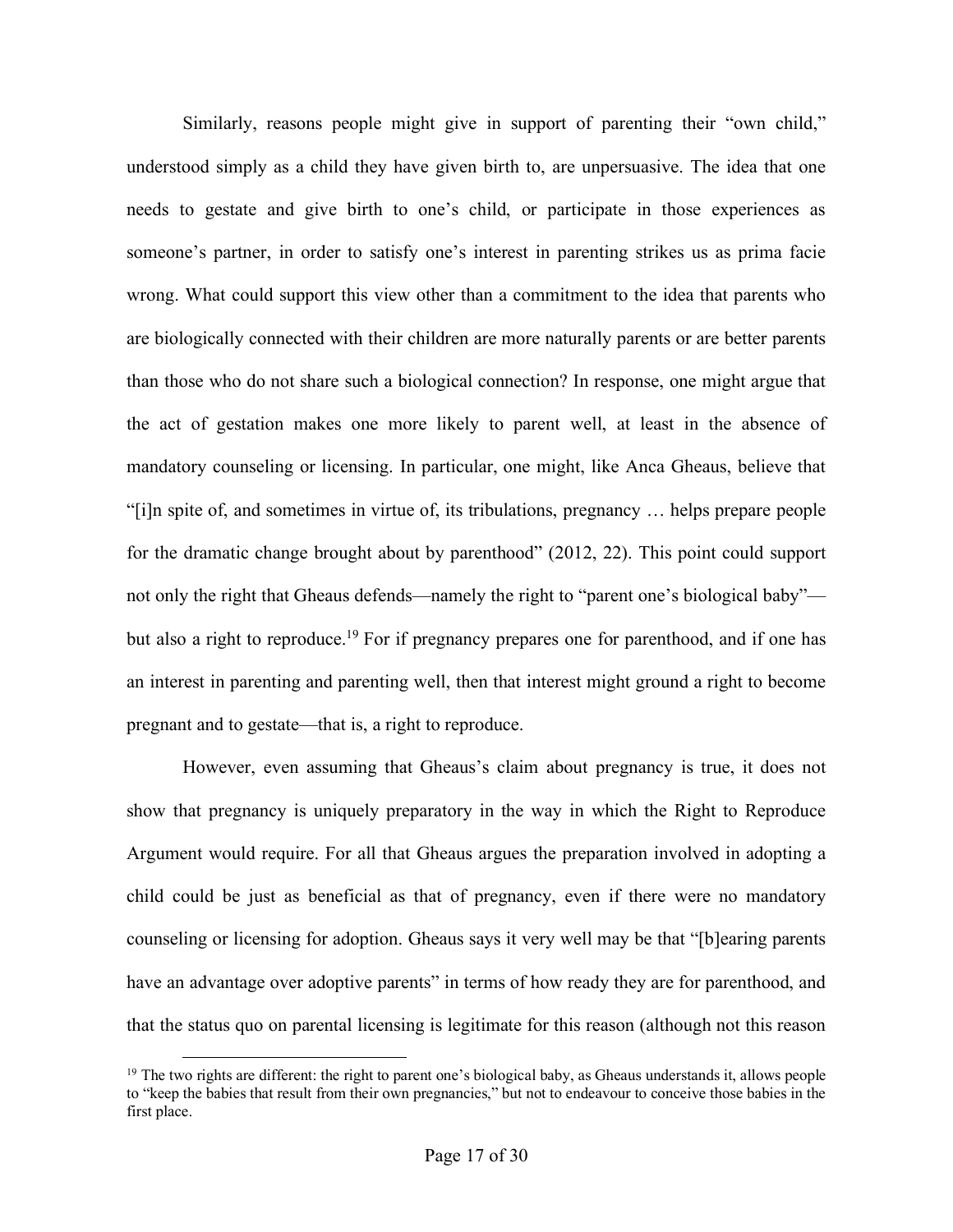alone<sup>20</sup>). But this analysis ignores the tribulations that adoptive parents often experience that do not concern licensing.21 Examples include financial burdens, emotional burdens brought about by the fear that the adoption will never be complete or that one will lose a child to which one was matched, and the social burden associated with people questioning one's decision to adopt a child (because their friend did so and it was a disaster) or to pursue a particular kind (international vs. domestic, public vs. private) of adoption. Persisting with adoption in spite of, and even perhaps in virtue of, these difficulties arguably prepares people well for becoming an adoptive parent. Gheaus needs to show otherwise for her argument to succeed.

In summary, in our view the right to reproduce cannot be grounded in an interest in parenting "one's own," that is, one's biological child; and only in circumstances where adoption is not an option (or perhaps not a good option) can the right to reproduce be explained simply in terms of an interest in parenting. Again, one needs a different interpretation of a right to reproduce to make the Right to Reproduce Argument work.

# *5.1.3 Other Interests*

Are there other interests that could be appealed to in an attempt to ground the right to reproduce? There are, though many of them are not plausible candidates, such as an interest in giving "the gift of life," fulfilling duties to family, or conforming to bionormative and

<sup>&</sup>lt;sup>20</sup> She gives one further reason: "[i]f there is already a relationship between babies and bearing parents when babies are born, and this relationship is constitutive of adequate parenting, then there is less reason, other things being equal, to scrutinise both the parental entitlement and the parental adequacy of bearing parents than that of adoptive parents" (2012, 22). To respond, one would only be inclined to say that gestating and giving birth to a child is constitutive of adequate parenting if one already believed that biological parents have an entitlement to parent that adoptive parents lack. But given that that is precisely what is at issue, it cannot be assumed from the outset.

 $21$  To be clear, the tribulations brought on by licensing are not relevant here because whether adoptive parents should be licensed is what is at issue.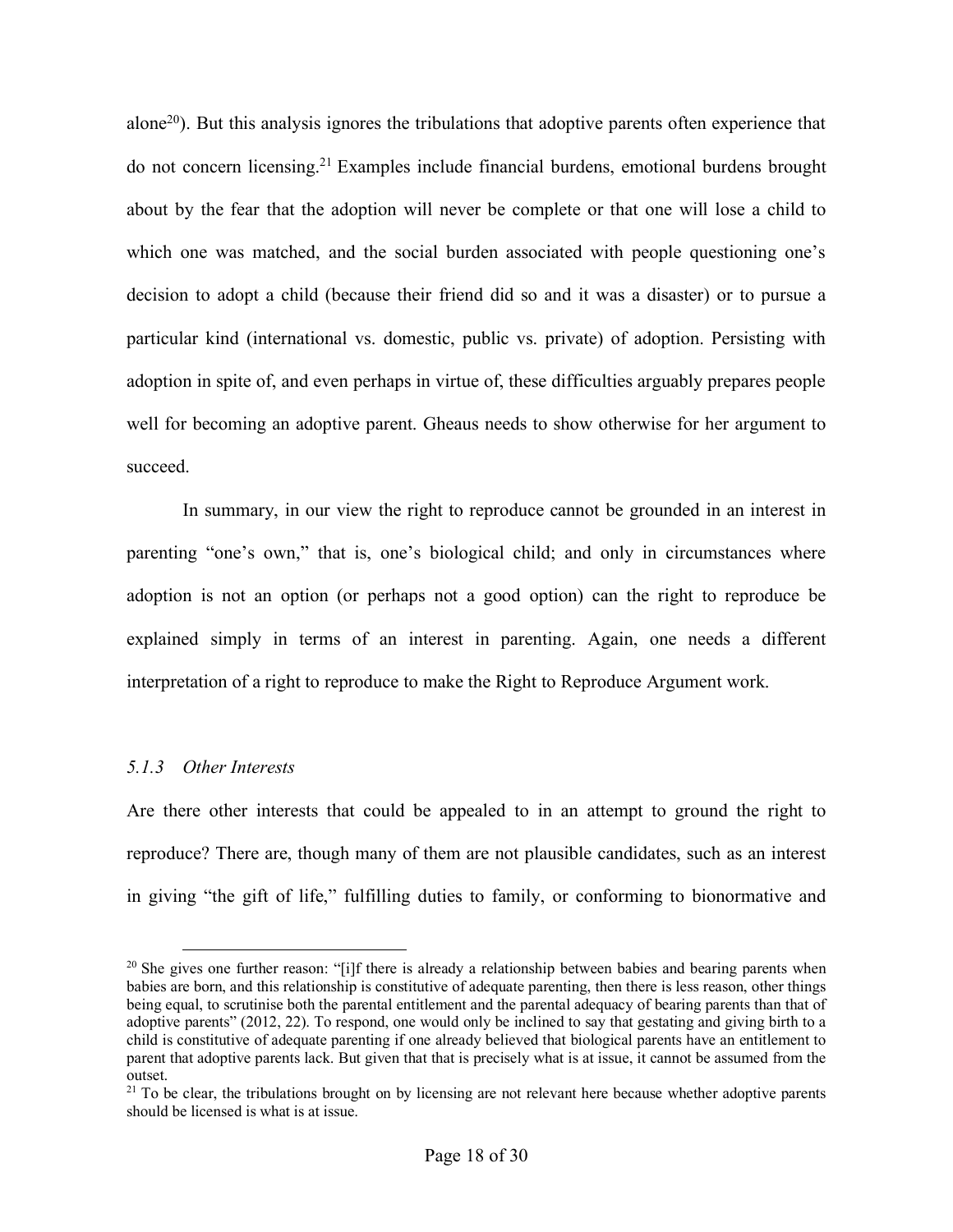pronatalist social ideals (on which see Overall forthcoming). However, there is one candidate that might seem promising: the interest people may have in avoiding some of the tribulations of adoption that are unique to it (or that seem to be, at any rate). These difficulties can include explaining to one's child why he is different from other children in not coming from his mommy's tummy, or why his birth parent(s) or family relinquished him for adoption; having to convince one's child that one is her "real" mom or dad; making tricky decisions about the birth family and one's child's present or future relationship with it; dealing with behavioural problems in one's child that stem from him being institutionalized for long periods of time or simply from being adopted; and navigating a racist society as a white parent of a child of a minority race.

While we in no way believe that the above challenges are trivial, we do want to say the following about them: (1) biological parents can face similar difficulties (that arise, e.g., because of divorce or behavioural problems in children that are not the result of either adoption or divorce); (2) the behavioural problems of adopted children tend to be exaggerated; in point of fact, "[t]he vast majority of children who are adopted are well within the normal range of well-being and show behavioural patterns that are similar to their nonadopted peers" (Blake *et al* forthcoming, citing Brand and Brinich 1999); (3) tackling some of the unique challenges of adoption, especially those that exist because of racism or the bionormative ideal of the family (see Witt forthcoming), is worthwhile and can be rewarding (Rulli forthcoming, Haslanger 2009); and (4) there is value for parents in adopting children that goes beyond fighting prejudice and include, most of all, enhancing a child's life prospects (see Blake *et al* forthcoming, and Rulli forthcoming). In short, the idea that people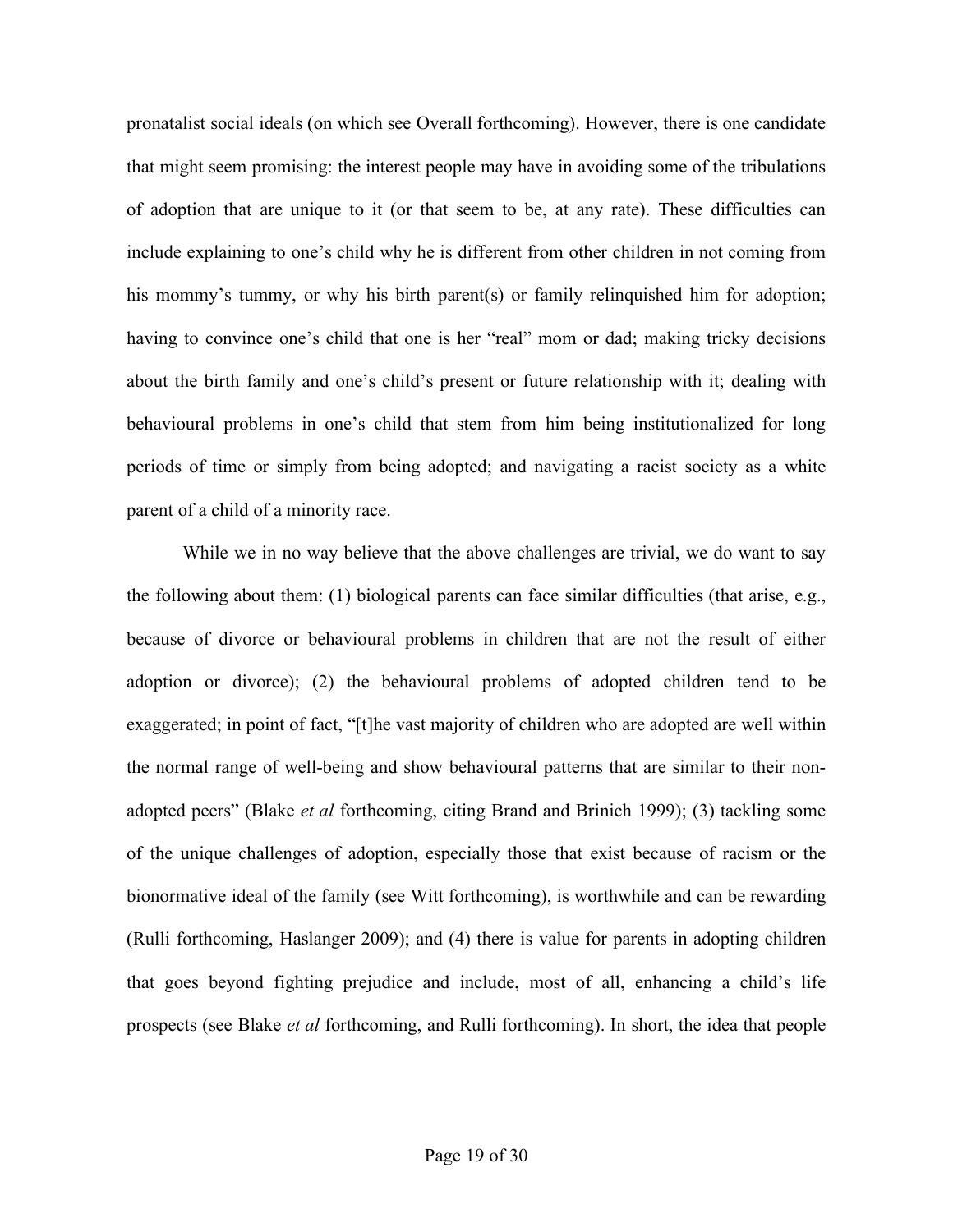have, in effect, an interest in *avoiding* adoption is questionable. And if that is true, then such an interest cannot ground a right to create a child rather than have one via adoption.

# *5.2 Grounding the Right to Reproduce in the Right to Autonomy*

If the interest theory is incapable of grounding a right to reproduce that draws the sort of distinction that would support the status quo on parental licensing, then perhaps the choice theory can do what the interest theory cannot. We turn now to this possibility, and analyze two categories of autonomous choice that seem relevant here. The first is bodily autonomy. And the second is procreative autonomy.

# *5.2.1 Grounding the Right to Reproduce in Bodily Autonomy*

It is tempting to argue that the right to reproduce is simply a manifestation of the right to bodily autonomy, where bodily autonomy is interpreted as being "self-determining ... with respect to one's body" (and not simply as having the capacity for such self-determination, which is Overall's view  $(2012)^{22}$ ). The right to bodily autonomy has been used most often to undergird women's right *not* to reproduce. As Overall argues, without the right to bodily autonomy, women are "little more than procreative slaves," because they will be made to reproduce against their will (2012, 21). But the right to bodily autonomy has also been invoked to support some women's and others' right *to* reproduce, and more specifically, not to be subject to such practices as forced abortion, forced sterilization, and forced contraception.

 $22$  For such an understanding of autonomy, see McLeod 2002. Overall uses the phrase "bodily freedom and autonomy" (2012). Moreover, she defines bodily freedom as "the absence of physical, legal, or social constraints on one's decisions about one's body" (21). Because we interpret bodily autonomy more broadly than Overall does and in a way that captures what is problematic about external constraints on our bodies, we do not need to refer to both bodily autonomy *and* freedom.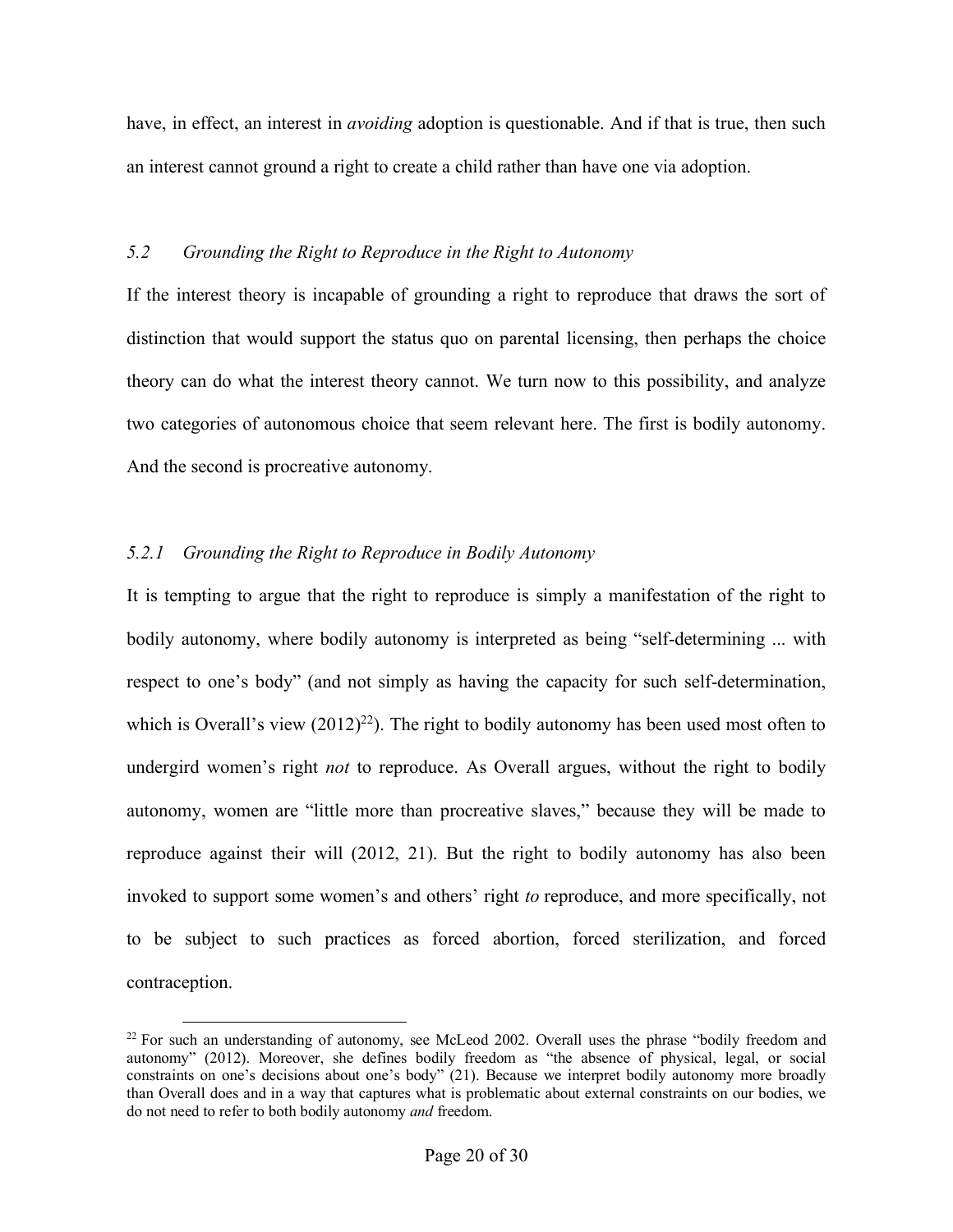We take it as given that with a right to bodily autonomy comes an entitlement not to be subject to the sort of practices just mentioned. Whether one needs to refer to a *special* right to reproduce to acknowledge this entitlement is questionable, however. For what is wrong with these practices insofar as they infringe on people's bodily autonomy is simply that they involve unwanted touching or violations of the body, not that they prevent people from reproducing. As noted above, the right to bodily autonomy has no necessary connection to reproduction, and that is true even when the right is invoked to oppose such horrors as forced sterilization.

But one might object that while there is no necessary connection between bodily autonomy and the right to reproduce, there is all the same a deeply intimate connection between a right to bodily autonomy and reproduction, particularly for groups of people that have been targeted by eugenics programs (e.g., people with disabilities and minority racial or ethnic groups). The state needs to acknowledge that such individuals have a right to reproduce, grounded in their right to bodily autonomy, if only for the political purpose of thwarting efforts to prevent them from reproducing in the future. However, we believe that in claiming that these people have a right to reproduce, one is insisting not simply that they should be self-determining with respect to their bodies, but also that their interest in reproducing or their choice to reproduce is as legitimate as anyone else's. This is to say that their right to reproduce is grounded in something *more than* a right to bodily autonomy. All the same, the right to reproduce so understood remains very narrow, amounting either to a negative right not to be subject to eugenics programs in the first place, or to a right exercisable by members of a group that has been the target of eugenics programs to engage in reproductive activities, free from state interference. Consequently, even if a right to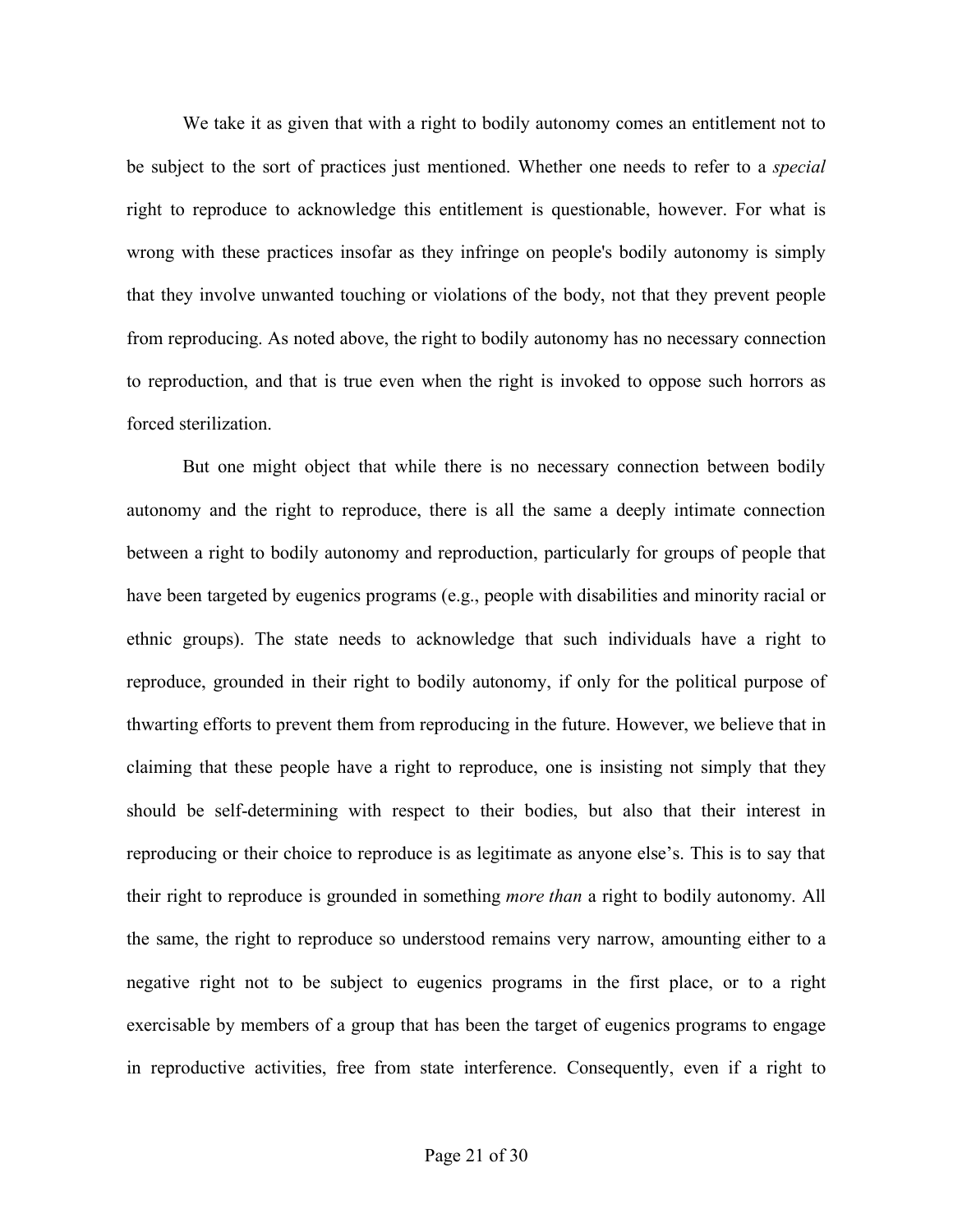reproduce is recognized in the context of eugenics programs, such a right remains restricted to such contexts; it cannot be appealed to more generally in support of the Right to Reproduce Argument.

In summary, without downplaying the obvious importance of a right to bodily autonomy, we are skeptical that it alone could ground a right to reproduce. But we also question whether the Right to Reproduce Argument in favour of the status quo on parental licensing would succeed even if the right to reproduce were understood in this way. Recall that according to this argument, the right to reproduce protects people from licensing who engage in assisted, not just unassisted, reproduction. But could the right serve this purpose if it basically amounted to a right to bodily autonomy? It would have to guarantee, not only that one should not be subject to unwanted touching by others (and thus not be subject to forced abortions and the like), but that, in addition, one should be subject to *wanted* touching by others (and thus to medical interventions to cure or bypass infertility). However, we find this interpretation of the right to bodily autonomy implausible. We are reminded here of Judith Thomson's discussion of a right to life (1971). Recall that according to Thomson, even if one needs Henry Fonda's cool hand on one's fevered brow in order to live, one does not have a right to it despite having a right to life. Similarly, a right to bodily autonomy does not entitle one to everything that one needs in order to exercise it, and so refusals by others to help one be self-determining with respect to one's body by engaging in assisted reproduction might be legitimate. In addition, some actions of others that inhibit such self-determination—including imposing licensing requirements—might be appropriate.

In short, although the right to reproduce understood in terms of a right to bodily autonomy would bar the state from having a licensing program that relies on measures such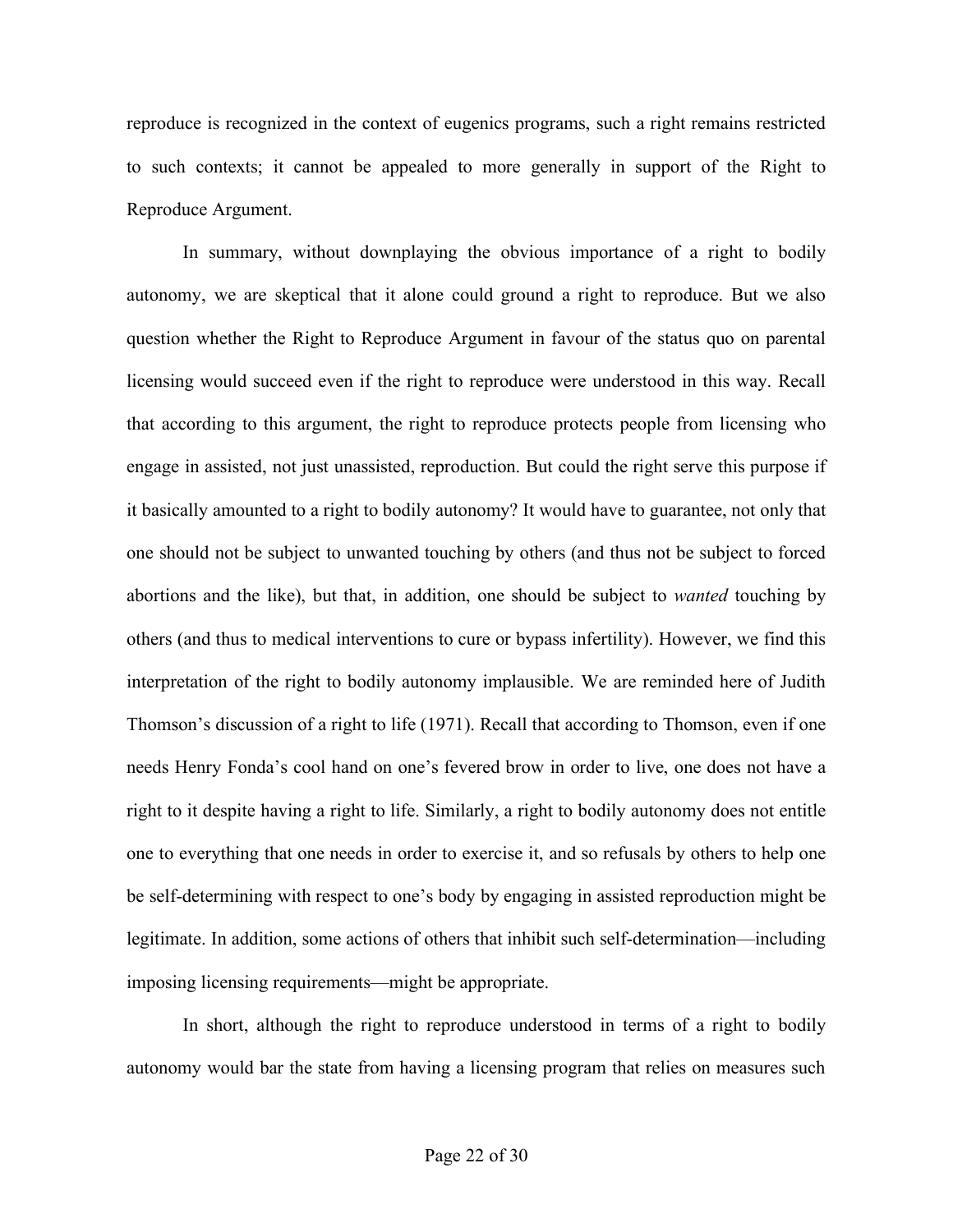as forced abortion, it would not prevent the state from licensing all people who become parents via reproduction. In particular, it would not prevent it from licensing people who can only reproduce with assistance from others.

# *5.2.2 Grounding the Right to Reproduce in Procreative Autonomy*

If a general right to bodily autonomy cannot ground the right to reproduce, then perhaps a more narrowly tailored right can. So consider the idea of explaining the right to reproduce in terms of the specific right to procreative autonomy. According to this view, certain choices such as voluntarily becoming pregnant, or carrying a fetus to term, or giving birth—are essentially procreative in nature. Although in making such choices individuals may exercise other, non-procreative abilities, the choices are nonetheless inextricably linked to procreation. But because they are linked to procreation—that is, to begetting and bearing children—and because adoptive parents do not exercise procreative autonomy when forming a family via adoption, a right to reproduce grounded in procreative autonomy can support the status quo on parental licensing. For this right distinguishes some choices—namely those of people who become parents via the exercise of procreative autonomy—from others—those of people who become parents via the exercise of non-procreative autonomy—and so justifies the differential treatment of these two groups with respect to parental licensing.

Unsurprisingly, we are of the view that the right to reproduce understood in this way cannot justify the status quo. First, it is not clear why procreative choices *should* be accorded the normative weight that this understanding gives them. Second, even if the right to reproduce served to protect procreative autonomy, not everyone's choice to become a nonadoptive parent is, in fact, an exercise of procreative autonomy and so the Right to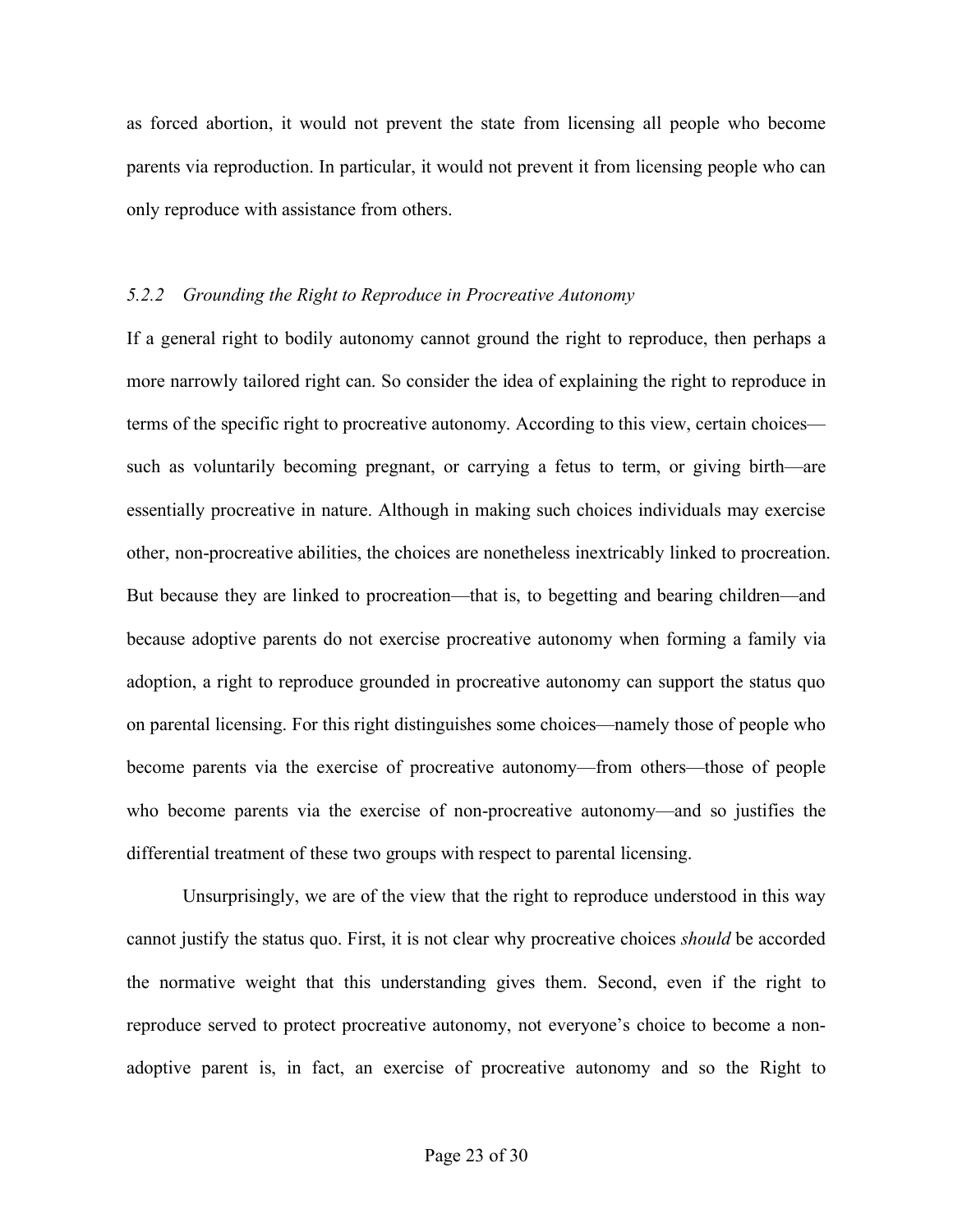Reproduce Argument would fail on this interpretation of the right. To see why, consider in particular the case of individuals who become parents using both donor gametes and contract pregnancy. It is very hard to view such individuals as exercising procreative autonomy since *they* are not procreating. To be sure, without their contributions and input a new life would not be created. But that cannot be sufficient for the exercise of procreative autonomy. For without the skill and help of the staff at an IVF clinic many couples would also be incapable of becoming parents. And it does not follow that the right of the staff to do what they do is grounded in, or is a manifestation of, their procreative autonomy. There is therefore a gap between playing an essential role in the process or act of procreation and exercising a right to procreative autonomy. There is also no clear difference between adoptive and non-adoptive parents in terms of whether the exercise of this right is what supports their choice to become parents. Consequently, the right cannot validate the Right to Reproduce Argument.

These observations lead to another possibility, however: namely that the right to procreative autonomy is at bottom the right to bring new people into existence. For whatever right adoptive parents exercise when they choose to become adoptive parents, it surely does not involve the bringing into existence of new children; rather, it involves assuming responsibility for children who already exist. So could it be that, in the end, the right to reproduce is the right to, quite simply, create life? And could that right be sufficient to justify the conclusion of the Right to Reproduce Argument? We think it could not. For it is by no means obvious that there is a right to create life, or that the right to reproduce is such a right. As we noted above in connection with an interest in genetic or biological reproduction, it is doubtful that a woman who gives birth to a child and then promptly abandons it can be said to be exercising a right to reproduce, even though she is bringing a new person into existence.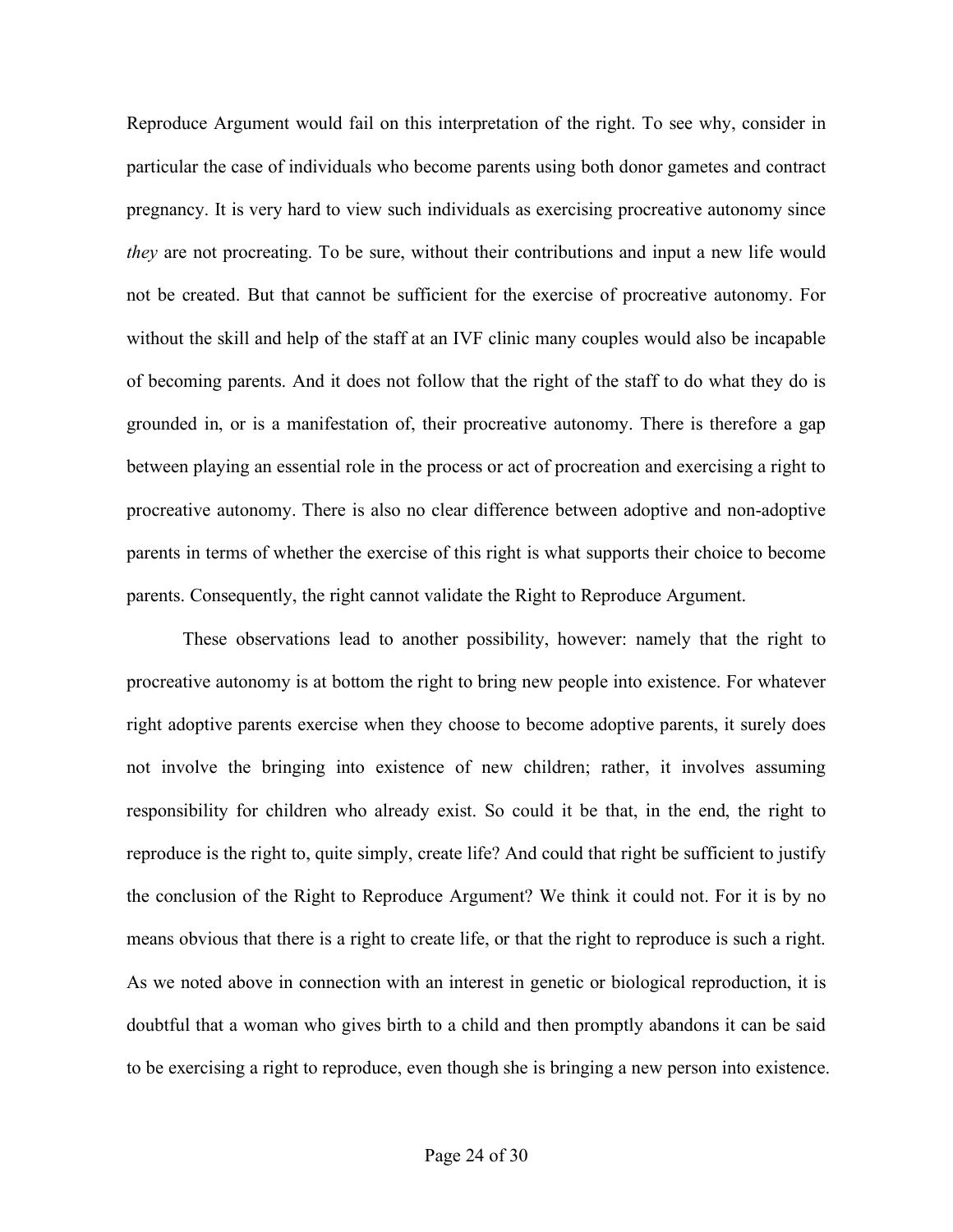But perhaps more importantly, it is simply not obvious that a right to reproduce understood as a right to bring new people into existence could justify the status quo on parental licensing. The reason is sometimes couples decide together to create a new life, even though one member of that couple must, in order to become a parent of the life thereby created, adopt the child. We have in mind here lesbian and gay couples (see Crawford forthcoming). Their case makes trouble for the claim that the exercise of a right to create new life is what distinguishes adoptive parents from non-adoptive parents. For if what is at issue is the exercise of a choice to create new life, and if that choice is exercised jointly by a couple, one member of whom must adopt the resulting child in order to become its legal parent, then it does not follow that in becoming parents, adoptive parents do not sometimes exercise the right to bring new life into existence—assuming, again, that such a right even exists.

# *5.2.3 Grounding the Right to Reproduce in a Right to Beget Equally?*

Before concluding this section, let us consider one final application of the choice theory of rights. According to Muireann Quigley, in a liberal democratic society such as ours the right to reproduce is best viewed as being grounded in an equality of liberty. Reflecting on John Rawls's claim that we are each entitled to an equal right to liberty and on Ronald Dworkin's view that we are each owed "equal concern and respect," Quigley argues for what she calls the *right to beget equally*, understood as "the equal right of individuals to attempt to reproduce in a manner pursuant to their values"  $(2009, 410)$ .<sup>23</sup> Her discussion of Rawls and Dworkin leads her to conclude that so long as individuals "choose to have children," each individual "ought to have an equal right to 'concern and respect' in the political decisions

 <sup>23</sup> Her concern is with arguing in favour of public funding for ARTs.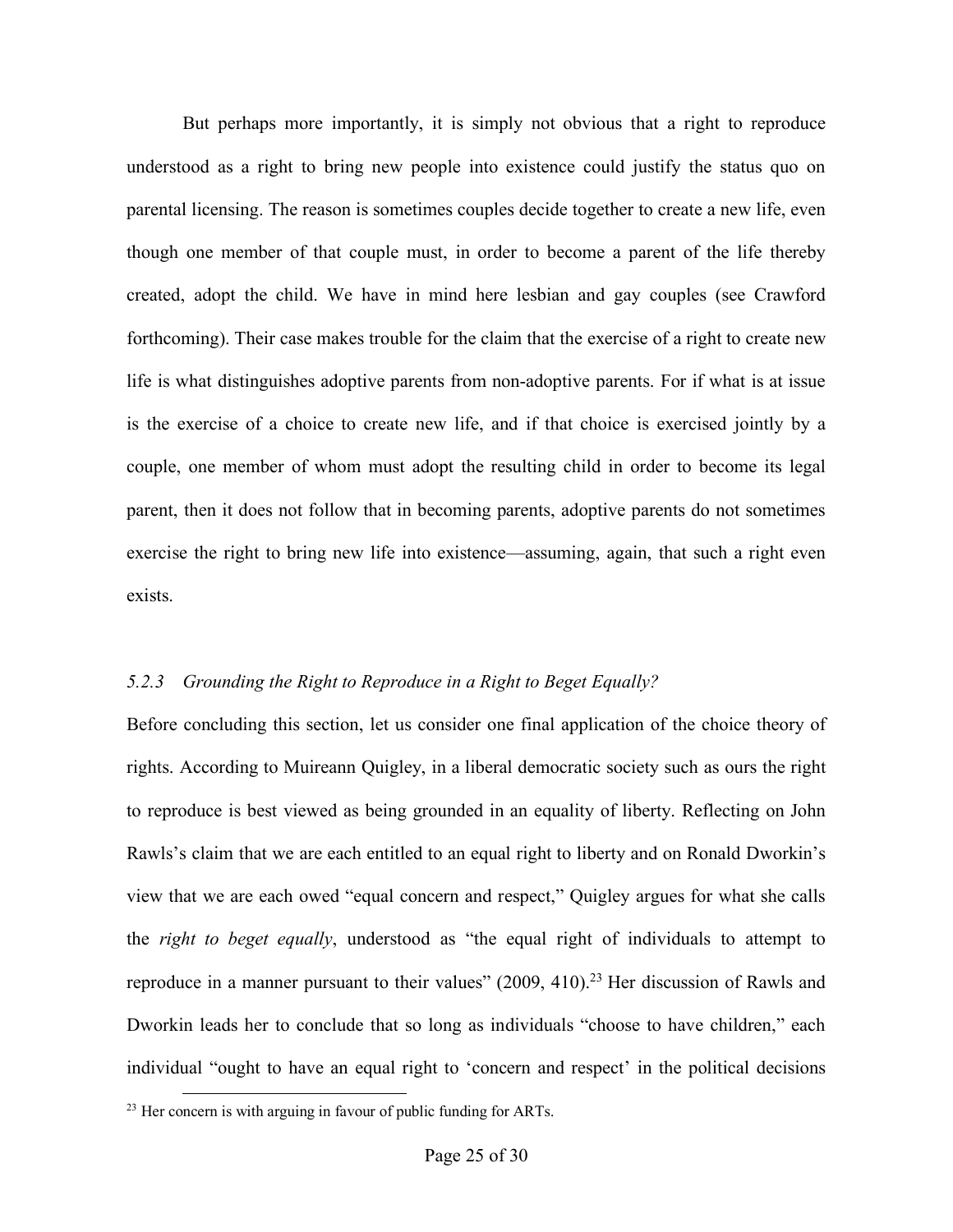about the 'goods and opportunities' that a society has to offer regarding [having children]" (Quigley 2009, 410).

In many ways, Quigley's idea is attractive: that in thinking about what individuals are entitled to as a matter of reproductive justice their concerns ought to be given equal weight. Still, we doubt that equality of liberty could, alone, ground the right to reproduce. Moreover, the problem with appealing to equality of liberty in the present context should be obvious: the status quo on parental licensing is a clear example of an institutional arrangement in which the liberty of some—non-adoptive parents—is given more weight than the liberty of others—adoptive parents. To impose on some prospective parents onerous licensing requirements while exempting other prospective parents from those same conditions does not show "equal concern and respect in the political decisions that govern" access to various mechanisms by which individuals become parents. To the contrary, the right to reproduce understood as a right to beget equally surely entails that the status quo on parental licensing is unjustified.

#### **6. Conclusion**

We set out in this paper to expand on our earlier critique of the status quo on parental licensing by revealing the flaws in a particular argument in favour of it, an argument that we have called the 'Right to Reproduce Argument.' In doing so, however, we have leveled a critique against the very notion of a right to reproduce. Although we are open to there being a narrowly tailored right to reproduce that protects groups of people from being targeted by eugenics programs, we have argued that there is no general right to reproduce. Our reasoning was that none of the various interests or choices that in our opinion could ground such a right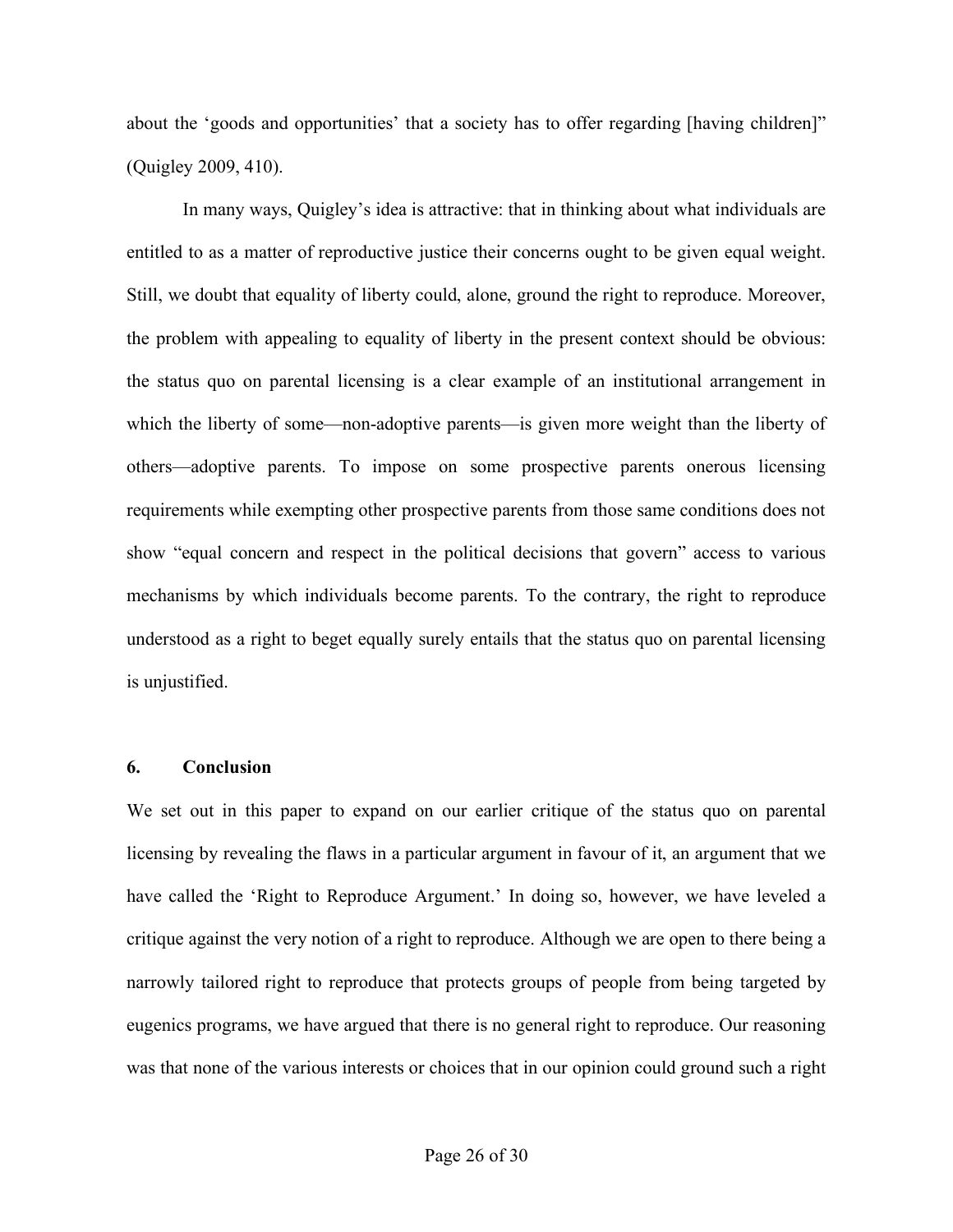seems to be able to do the job. The options we considered included an interest in reproducing genetically or biologically; an interest in parenting simpliciter or in parenting one's biological child; a right to autonomy; a right to procreative autonomy; and a right to beget equally. The strongest among these candidates, in our view, is the interest simply in parenting. As we indicated, however, this interest can be satisfied through adoptive parenting and will only justify a right to reproduce when there are no children available for adoption. Thus, we conclude that the first horn of the dilemma that we aimed to prove at the outset either there is no free-standing right to reproduce or, if there is, it cannot support the status quo on parental licensing—may very well be true, with the possible exception, again, of a narrow right to reproduce that concerns a resistance to eugenics. Regardless of whether one accepts this conclusion, however, one ought to conclude that the second horn of the dilemma is true. The upshot is that one ought to reject not only the Right to Reproduce Argument, but also regard with suspicion all arguments that rely on a general right to reproduce.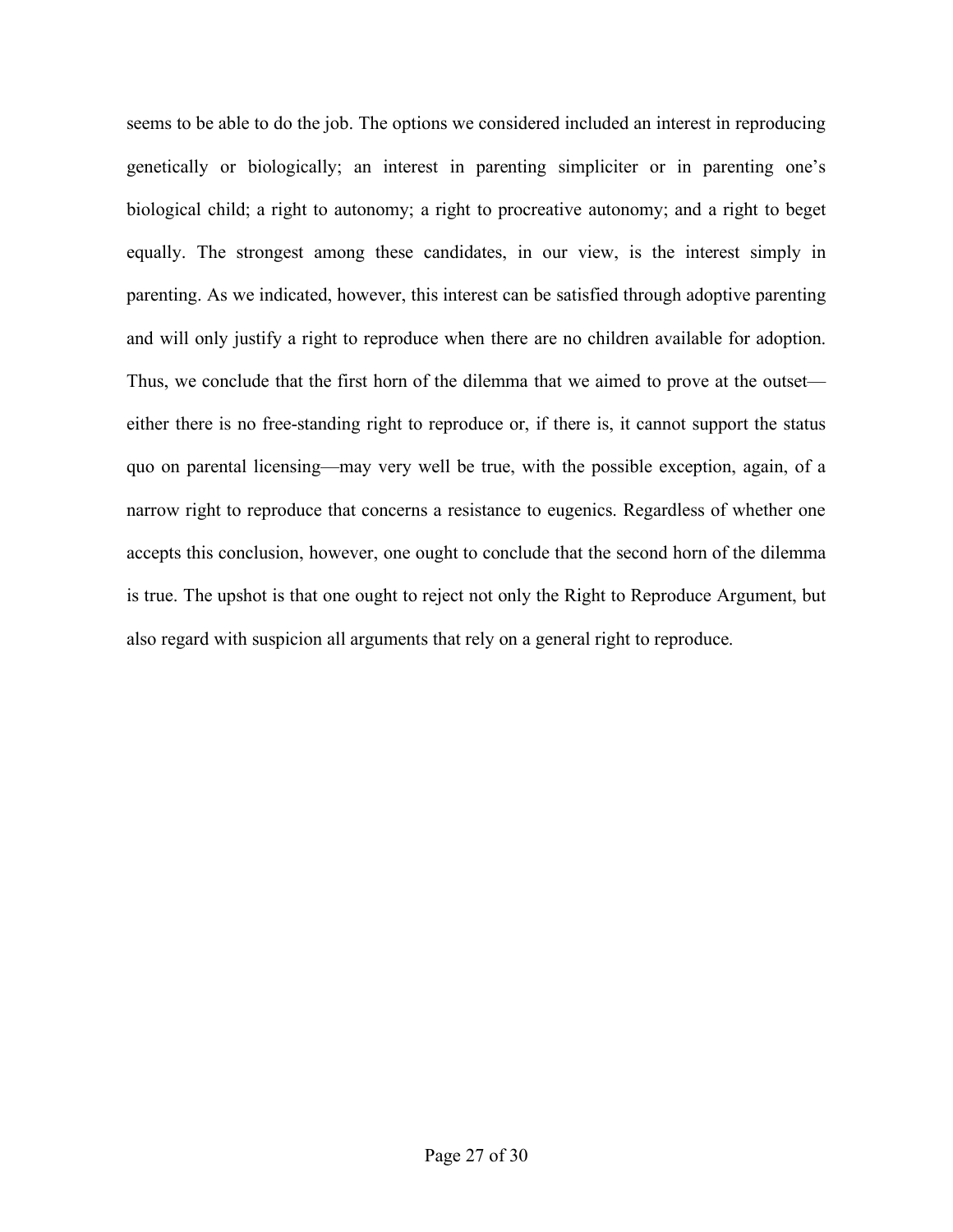#### **References**

- Baylis, Françoise and Carolyn McLeod. Forthcoming. *Family-Making: Contemporary Ethical Challenges*. Oxford: Oxford UP.
- Blake, Lucy, Martin Richards, and Susan Golombok. Forthcoming. "The Families of Assisted Reproduction and Adoption." In Baylis and McLeod, *Family-Making*.
- Brand, Ann and Paul Brinich. 1999. "Behavior problems and mental health contacts in adopted, foster, and nonadopted children." *Journal of Child Psychology and Psychiatry* 40(8): 1221-1229.
- Brennan, Samantha. 2002. "Children's Choices or Children's Interests: Which do their Rights Protect?" In *The Moral and Political Status of Children*, edited by David Archard and Colin Macleod. Oxford: Oxford UP.
- ---. "The Good of Childhood and Children's Rights." In Baylis and McLeod, *Family-Making*.
- Brighouse, Harry and Adam Swift. 2006. "Parents' Rights and the Value of the Family." *Ethics* 117: 80-108.
- Crawford, Julie. Forthcoming. "On Non-Biological Maternity, or 'My Daughter is Going to be a Father!'" In Baylis and McLeod, *Family-Making*.
- De Wispelaere, Jurgen and Daniel Weinstock. Forthcoming. "State Regulation and Assisted Reproduction: Balancing the Interests of Parents and Children." In Baylis and McLeod, *Family-Making*.
- Fontenot, Holly B. 2007. "Transition and Adaptation to Adoptive Motherhood," *Journal of Obstetric, Gynecologic, and Neonatal Nursing*, 36 (2): 175-82.
- Gheaus, Anca. 2012. "The Right to Parent One's Biological Baby." *Journal of Political Philosophy* 20(4): 432-455.
- Hart, H.L.A. 1982. Essays on Bentham: Studies in Jurisprudence and Political Theory. Oxford: Clarendon Press.
- Haslanger, Sally and Charlotte Witt, eds. 2005. *Adoption Matters: Philosophical and Feminist Essays*. Ithaca: Cornell University Press.
- Haslanger, Sally. 2005. "'You Mixed? Racial Identity Without Racial Biology." In Haslanger and Witt, *Adoption Matters*: 265-89.
- ---. 2009. "Family, Ancestry and Self: What is the Moral Significance of Biological Ties?" *Adoption and Culture* 2(1): 91-122.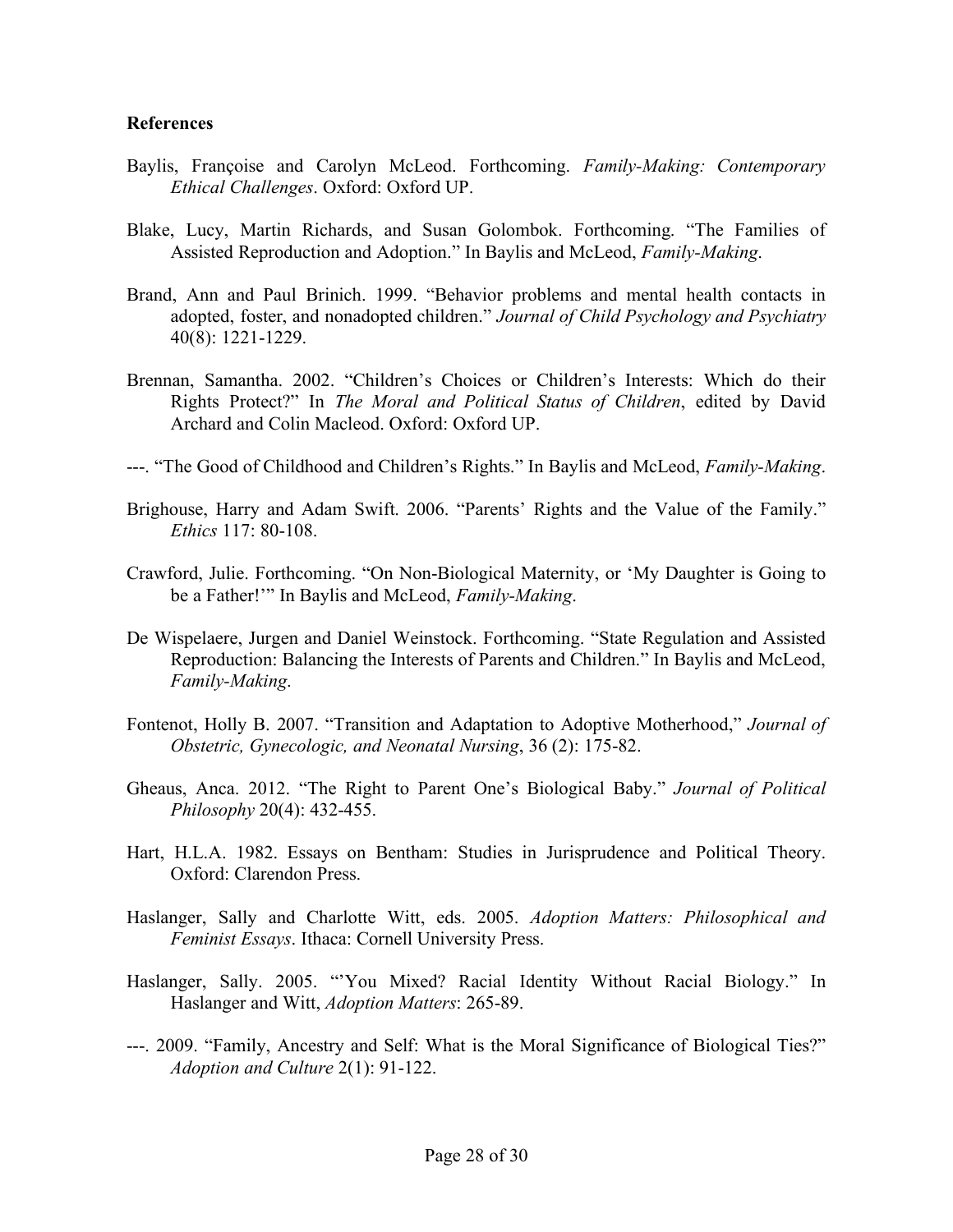- Koepke, J., S, Anglin J. Austin, and J. Delesalle. 1991. "Becoming Parents: Feelings of Adoptive Mothers." *Pediatric Nursing* 17: 333-36.
- LaFollette, Hugh. 1980. "Licensing Parents." *Philosophy and Public Affairs* 9(2): 182-197.
- ---. 1998. "Circumscribed Autonomy: Children, Care, and Custody." In *Having and Raising Children*, edited by Julia Bartkowiack and Uma Narayan. State College, PA: Penn State University Press, 137-151.
- ---. 2010. "Licensing Parents Revisited." *Journal of Applied Philosophy* 27(4): 327-343.
- Levy, Neil and Mianna Lotz. 2005. "Reproductive Cloning and a (Kind of) Genetic Fallacy." *Bioethics* 19: 232-250.
- McLeod, Carolyn. 2002. *Self-Trust and Reproductive Autonomy.* MIT Press.
- McLeod, Carolyn and Andrew Botterell. Forthcoming. "Not For the Faint of Heart: Assessing the Status Quo on Adoption and Parental Licensing." In Baylis and McLeod, *Family-Making*.
- O'Neill, Onora. 1979. "Begetting, Bearing, and Rearing." In *Having Children: Philosophical and Legal Reflections on Parenthood*, edited by Onora O'Neill and William Ruddick. New York: Oxford University Press, 25-38.

Overall, Christine. 2012. *Why Have Children?* Cambridge, MA: MIT Press.

- ---. Forthcoming. "What is the Value of Procreation?" In Baylis and McLeod, *Family-Making*.
- Pearson, Yvette. 2007. "Storks, Cabbage Patches, and the Right to Procreate." *Bioethical Inquiry* 4: 105-115.
- Quigley, Muireann. 2010. "A Right to Reproduce?" *Bioethics* 24(8): 403-411.
- Raz, Joseph. 1984. "On the Nature of Rights." *Mind* 93: 194-214.
- Robertson, John. 1994. *Children of Choice*. Princeton, NJ: Princeton University Press.
- Rulli, Tina. Forthcoming. "The Unique Value of Adoption." In Baylis and McLeod, *Family-Making*.
- ---. Unpublished manuscript. "Preferring a Genetically-Related Child."
- Singer, L. D.M. Brodzinsky, D. Ramsay, M. Steir, & E. Waters. 1985. "Mother-infant attachment in adoptive families," *Child Development* 56: 1543-1551.